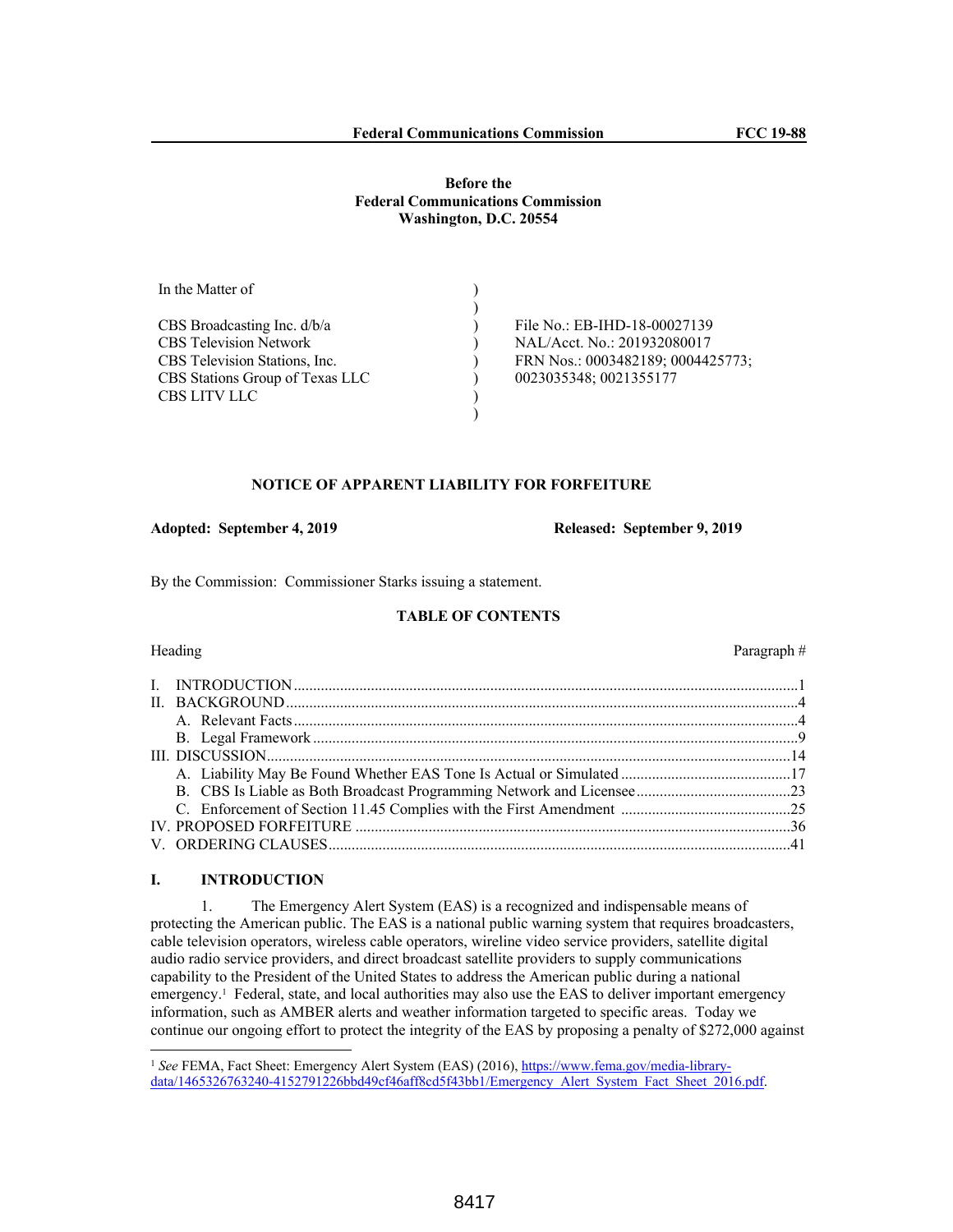CBS Corporation and its subsidiaries CBS Broadcasting Inc. d/b/a CBS Television Network (Broadcast Programming Network), CBS Television Stations, Inc., CBS Stations Group of Texas LLC, and CBS LITV LLC (Broadcasters) (collectively CBS or the Company)<sup>2</sup> for apparently willfully and repeatedly violating section 11.45 of the Commission's rules (the Rule) by transmitting or causing the transmission of the Emergency Alert System codes or the Attention Signal, or recordings or simulations thereof (collectively EAS Tones or Tones) in the absence of an actual emergency, authorized test of the EAS, or a qualified public services announcement (PSA).<sup>3</sup>

Unauthorized use of the EAS Tones undermines the EAS and presents a substantial threat to public safety. The underlying policy concern is not limited only to potential listener confusion at the moment of the improper broadcast of the EAS Tones; the Commission also has warned that the use of simulated or actual EAS Tones for non-authorized purposes – such as commercial or entertainment purposes – can lead to a dangerous "cry-wolf effect" or "alert fatigue," whereby the public becomes desensitized to the alerts, and questions or simply disregards whether a particular alert is intended to warn about a real, imminent threat or some other cause.<sup>4</sup> Moreover, because the EAS Tones include operative data elements, the misuse of simulated or actual EAS Tones may result in false activations of the EAS that can spread false information or lock out legitimate activations of the EAS.<sup>5</sup> To preserve the unique alerting function of the EAS Tones, the Commission is committed to enforcing laws that prohibit the use of the Tones, or simulations of them, except for specific Permitted Uses.<sup>6</sup>

In this Notice of Apparent Liability for Forfeiture, we find that CBS apparently willfully and repeatedly violated section 11.45 of the Commission's rules when, on April 12, 2018, it transmitted simulated EAS Tones in the television program *Young Sheldon* over fifteen of its owned-and-operated television broadcast stations, as well as when the Broadcast Programming Network transmitted or caused the transmission in two feeds to its more than two-hundred television station affiliates, in the absence of any of the Permitted Uses. The prohibition on such transmissions has been in place for many years and

<sup>4</sup> *See Viacom, Inc.*, *ESPN, Inc.*, Forfeiture Order, 30 FCC Rcd 797, 797, para. 1 (2015) (*Viacom Forfeiture Order*) ("As many of the complaints about EAS abuse have said, misuse of the tones creates a 'Cry Wolf' scenario, which risks desensitizing the public to the significance of the tones in a real emergency."). Concern about the problem of "alert fatigue" is not limited to the Commission. It has gained increasing attention in medical literature and studies, and across diverse industries and disciplines, including homeland security, cybersecurity, public and private health communications and patient safety, weather-related communications, and Wireless Emergency Alerts. *See, e.g., Homeland Security: Communication Protocols and Risk Communication Principles Can Assist in Refining the Advisory System*, U.S. General Accounting Office, Publication No. GAO-04-682 at 26 (June 2004) (available at https://www.gao.gov/assets/250/243044.pdf) (noting that in the homeland security risk context, some agencies and states reported that maintaining a code-orange alert level of security for more than a few days at a time "significantly drained their security resources – an effect federal agencies and states have identified as 'code-orange alert fatigue'"); Greg Masters, *Crying Wolf: Combatting Cybersecurity Alert Fatigue*, SC Magazine (June 7, 2017), https://www.scmagazine.com/home/security-news/in-depth/crying-wolf-combatting-cybersecurity-alert-fatigue/; Jodi G. Daniel, *Addressing Liability and Clinical Decision Support: A Federal Government Role*, 5 St. Louis U.J. Health L. Policy 325 (2012); J.G. Baseman, D. Revere, I. Painter, M. Toyoji, H. Thieded, J. Duchin, *Public Health Communications and Alert Fatigue*, NIH Abstract, BMC Health Serv. Res. (Aug. 5, 2013), https://www.ncbi.nlm.nih.gov/pubmed/23915324 (study results indicate that "information delivered too frequently and/or repetitively through numerous communication channels may have a negative effect on the ability of health care providers to effectively recall emergency information"); ; Josh Eachus*, Fighting Fatigue: The Role of Warning Frequency in the Weather Enterprise*, The Weather Social (Sept. 9, 2016),

(continued….)

<sup>2</sup> Any entity that is a "Small Business Concern" as defined in the Small Business Act (Pub. L. 85-536, as amended) may avail itself of rights set forth in that Act, including rights set forth in 15 U.S.C. § 657, "Oversight of Regulatory Enforcement," in addition to other rights set forth herein

<sup>&</sup>lt;sup>3</sup> Permitted uses of the EAS are limited to alerts of actual emergencies, authorized tests of the EAS, or qualified PSAs (collectively Permitted Uses). *See* 47 CFR § 11.45.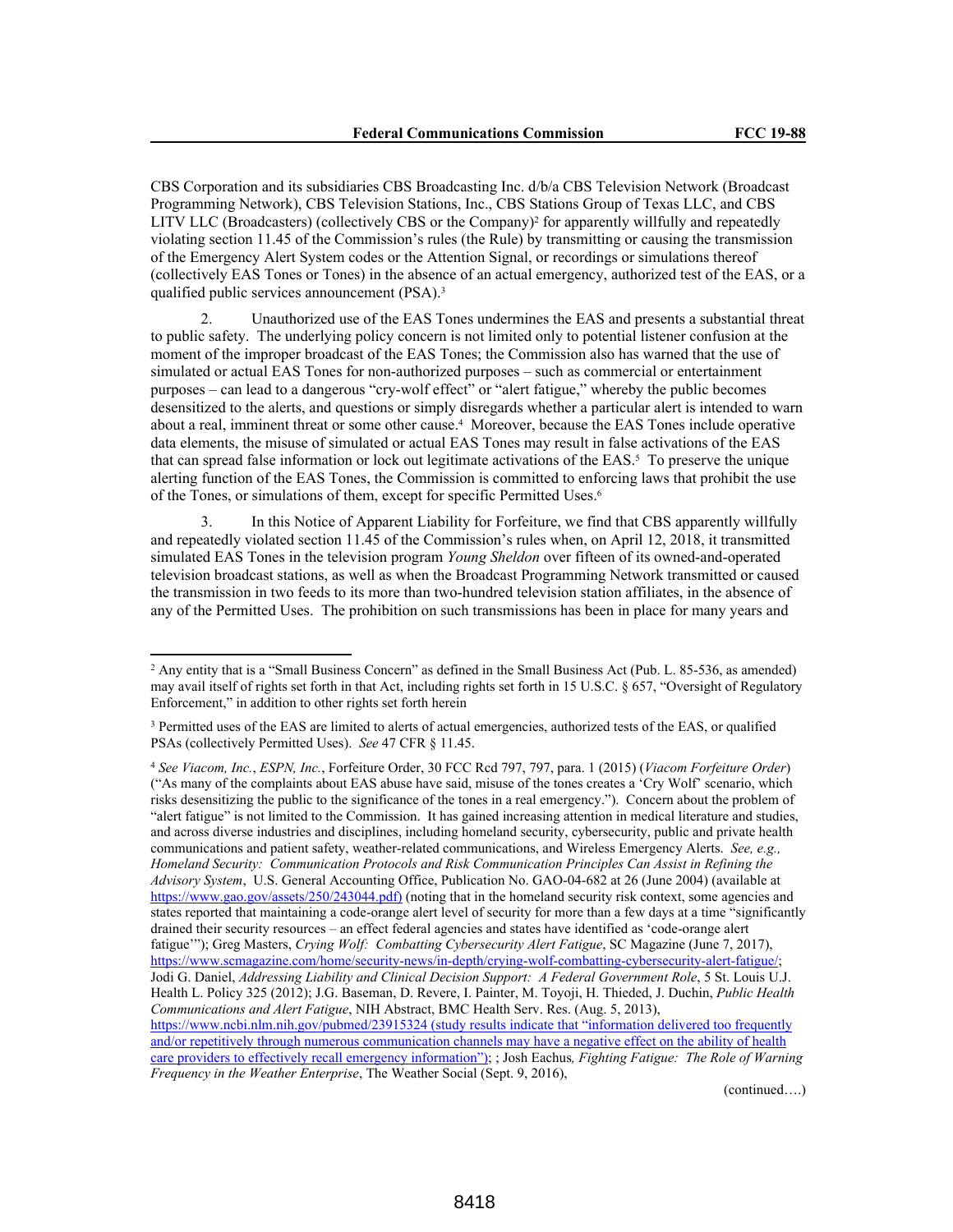industry participants have long been on notice of the seriousness of such violations.<sup>7</sup> Accordingly, based on our review of the facts and circumstances surrounding these apparent violations of section 11.45, we propose a forfeiture of \$272,000 against CBS.

# **II. BACKGROUND**

# **A. Relevant Facts**

4. CBS owns and operates a television broadcast network that produces and distributes programming on its 15 domestic television stations, and to its more than 200 domestic affiliate stations.<sup>8</sup> The Company's owned and operated television stations include facilities located in the five largest, and fifteen of the top twenty, television markets in the U.S., and it maintains that it is one of the oldest and most sophisticated broadcasters in the business.<sup>9</sup> This ownership structure enables the Company's owned and operated television stations to reach a wide audience across geographically diverse markets in the U.S.<sup>10</sup>

5. CBS also acquires or develops and schedules the entertainment programming presented on the CBS Television Network, which includes primetime comedy and drama series, reality-based programming, specials, children's programs, daytime dramas, game shows and late-night programs.<sup>11</sup> One of the network's most popular primetime comedy series is *Young Sheldon*. <sup>12</sup> CBS produces programming primarily for broadcast on network television, exhibition on basic cable and premium subscription services, streaming services, or distribution via first-run syndication.<sup>13</sup>

In April 2018, the Commission received information from multiple sources alleging that CBS had transmitted EAS attention signals, or simulations thereof, during the April 12, 2018, broadcast of the television program *Young Sheldon* absent an actual emergency or authorized EAS test.<sup>14</sup> The Enforcement Bureau's Investigations and Hearings Division issued a letter of inquiry (LOI) on June 20,

<sup>5</sup> *See* 47 CFR § 11.31(a). The EAS uses a four-part message for an emergency activation. The four parts are: Preamble and EAS Header Codes; audio Attention Signal; message; and Preamble and EAS End of Message (EOM) Codes. The component sounds of an EAS message serve the dual purposes of gaining the listener's or viewer's attention and conveying specially coded information for the equipment that is activated by the EAS message as part of an actual emergency or authorized test. In particular, the EAS codes consist of audible sounds in which encoded information concerning the particular alert is embedded. The separate EAS Attention Signal that follows the EAS codes comprises two Tones that are transmitted simultaneously.

<sup>6</sup> *See id*.

<sup>7</sup> *See Emergency Alert System: False, Fraudulent or Unauthorized Use of the Emergency Alert System Attention Signal and Codes is Strictly Prohibited*, Public Notice, DA 13-2123, 28 FCC Rcd 15438 (EB 2013) (*2013 EAS Enforcement Advisory*).

<sup>8</sup> CBS Corporation, Annual Report (Form 10-K) at I-2 (Dec. 31, 2018), https://investors.cbscorporation.com/staticfiles/01ada259-debb-4d51-bc5b-5cbbe56de5bf (2018 Form 10-K).

<sup>9</sup> *Id*. at I-10; https://www.cbscorporation.com/about-cbs/ (last visited June 11, 2019).

<sup>(</sup>Continued from previous page)

https://thewxsocial.com/2016/09/09/fighting-fatigue-the-role-of-warning-frequency-in-the-weather-enterprise/ (noting that existing studies "point to a delicate balance: too few exposures, and individuals cannot form an attitude about a message; too many exposures, and their attitudes trend increasingly negative."); Tim Henderson, *U.S. Officials to Make Disaster Warnings Faster, Clearer About Life-Threatening Events*, Wash. Post, (July 13, 2019), https://www.washingtonpost.com/science/us-officials-to-make-disaster-warnings-faster-clearer-about-lifethreatening-events/2019/07/12/dd750ae4-a258-11e9-bd56-eac6bb02d01d\_story.html?utm\_term=.bfbf73730a29 ("[E]xperts increasingly see … two common reasons for unnecessary storm deaths: unfamiliar terrain that leads to bad decisions, and people ignoring too-familiar warnings that haven't panned out in the past.").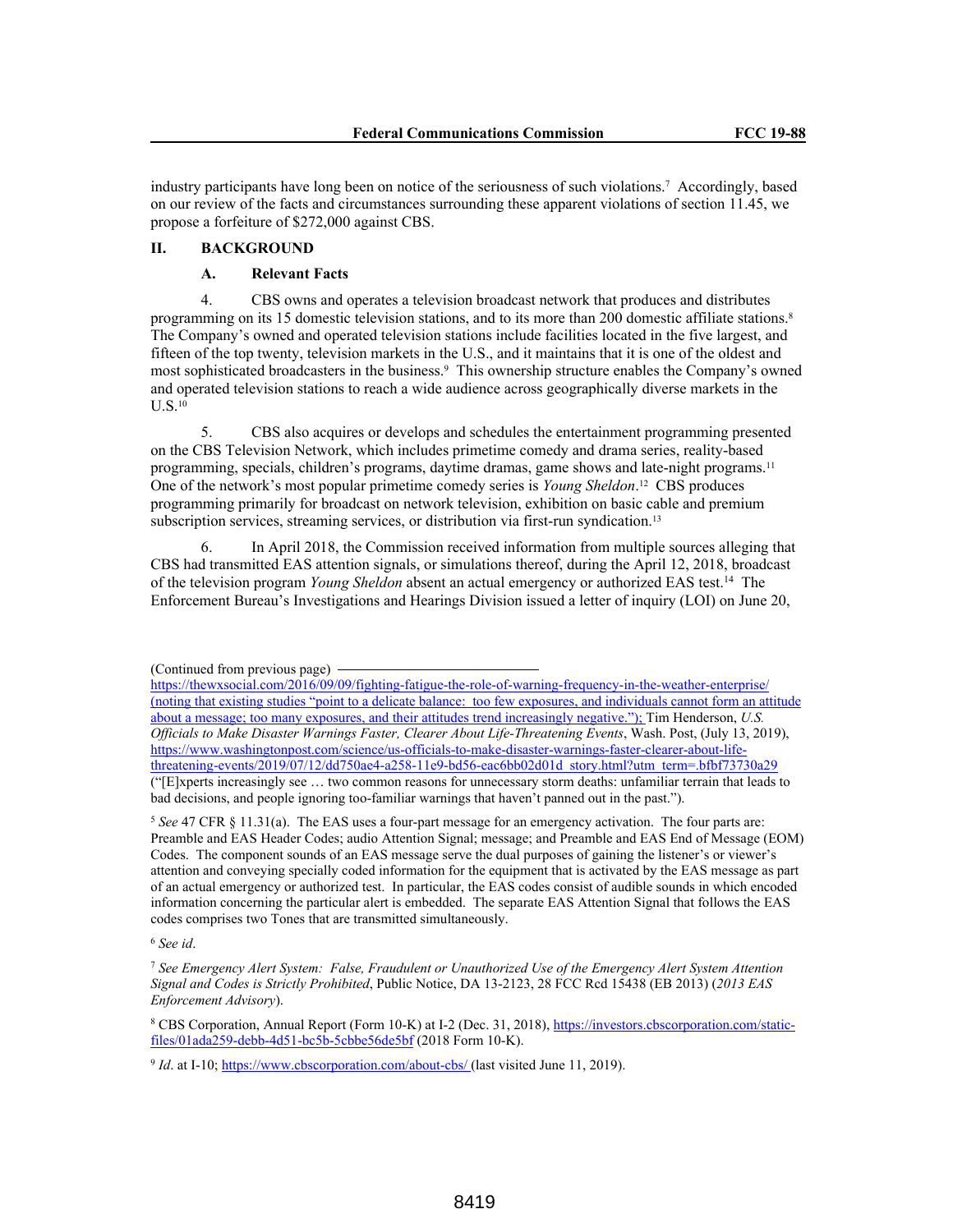2018,15 directing the Company to submit, among other things, recordings of the alleged episode of *Young Sheldon*, and sworn written statements as to whether it had transmitted, or caused the transmission of, the EAS Tones.<sup>16</sup> The Company responded to the LOI on August 3, 2018.<sup>17</sup>

7. In its LOI Response, CBS admits that it transmitted the program *Young Sheldon* on April 12, 2018, which included a "tornado warning sound effect integral to a story line about a family's visceral reaction to a life heatening emergency and how surviving a tornado changed family relationships."<sup>18</sup> CBS states that *Young Sheldon* is produced by Chuck Lorre Productions in connection with Warner Bros. Television (an entity not affiliated with CBS).19 CBS explains that, according to the production team at Warner Bros. Television, during the sound mixing process, "sound producers modified a version of the EAS codes and Attention Signal downloaded from YouTube to: (i) alter the audio level of the tornado warning sound effect so it appeared behind the program dialogue; and (ii) shorten the Attention Signal to 3.4 seconds."20 CBS admits that the tornado warning sound effect "was based on a modified version of the actual EAS Tones, as defined in the FCC rules or a simulation thereof." 21 CBS further admits that its transmission of the program, and the sound effect, was not in connection with a Permitted Use.<sup>22</sup>

8. CBS states that the CBS Television Network transmitted the episode of *Young Sheldon*  via satellite in two feeds for stations in different time zones: one at 8:30 p.m. EDT for stations in the eastern and central sections of the country and a time  $\Box$ shifted feed at 11:30 p.m. EDT for stations on the West Coast.<sup>23</sup> These two signals (the East Coast feed and the West Coast feed) were sent via fiber□optic cable to geographically diverse satellite uplinks, where the signals were uplinked to two separate satellites. Local stations received the signals, which they retransmitted to viewers on a simultaneous or near□simultaneous basis.<sup>24</sup> CBS acknowledges that the April 12 episode of *Young Sheldon* was broadcast by 15 of its owned-and-operated television broadcast stations and 212 Network-affiliated television broadcast stations nationwide.<sup>25</sup>

(Continued from previous page) <sup>10</sup> 2018 Form 10-K at I-10.

<sup>11</sup> *Id.* at I-3.

<sup>12</sup> *See, e.g., Big Bang Theory and Young Sheldon Return, Give CBS Ratings Win, Deadline (Apr. 5, 2019) at* https://deadline.com/2019/04/big-bang-theory-ratings-return-young-sheldon-greys-anatomy-in-the-dark-1202589169/ ("CBS was No. 1 on Thursday in the key 18-49 age bracket and total viewers as *The Big Bang Theory* (1.9, 11.93M) and *Young Sheldon* (1.4, 10.32M) returned to easily beat combined competition and finish as primetime's most watched shows.").

<sup>13</sup> 2018 Form 10-K at I-4. After the programming's initial exhibition over its television network, the Company distributes it on basic cable or premium subscription service for secondary domestic exhibition on television stations, cable networks or streaming services, including Amazon, Netflix, DIRECTV NOW and Hulu, among others.

<sup>14</sup> *See, e.g.*, The Broadcasting Club Facebook Group Post, dated April 14, 2018 (on file in EB-IHD-18-00027023).

<sup>15</sup> Letter of Inquiry from Christopher Sova, Deputy Chief, Investigations and Hearings Division, FCC Enforcement Bureau, to Anne Lucey, Senior Vice President and Regulatory Policy, CBS Broadcasting Inc., et al. (June 20, 2018) (on file in EB-IHD-18-00027023).

<sup>16</sup> *Id.*

<sup>17</sup> *See* Letter from Kathleen A. Kirby, Eve Klindera Reed, Ari. S. Meltzer, and Kathleen Scott, Counsel for CBS Corporation to Marlene H. Dortch, Secretary, Federal Communications Commission (Aug. 3, 2018) (on file in EB-IHD-18-00027139) (LOI Response).

<sup>18</sup> *Id.* at 2.

<sup>19</sup> *Id.* at 15.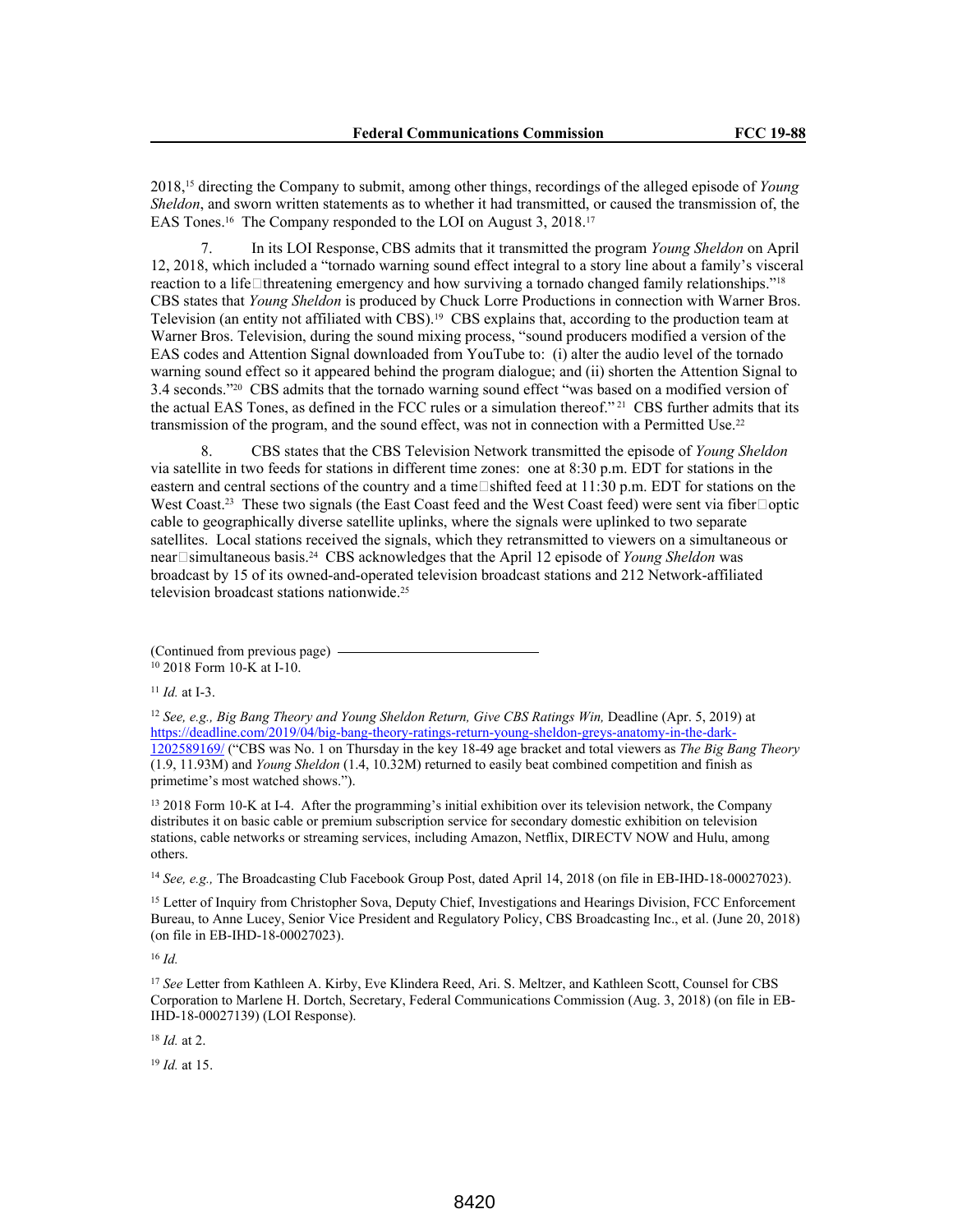## **B. Legal Framework**

9. Pursuant to section  $503(b)(1)$  of the Communications Act of 1934, as amended  $(Act),^{26}$  any person who is determined by the Commission to have willfully or repeatedly failed to comply with any provision of the Act or any rule, regulation, or order issued by the Commission shall be liable to the United States for a forfeiture penalty.<sup>27</sup> Section  $312(f)(1)$  of the Act defines willful as "the conscious and deliberate commission or omission of such act, irrespective of any intent to violate" the law.28 The legislative history to section 312(f)(1) of the Act clarifies that this definition of willful applies to both sections 312 and 503(b) of the Act,<sup>29</sup> and the Commission has so interpreted the term in the section 503(b) context.30 The Commission may also assess a forfeiture for violations that are merely repeated, and not willful.<sup>31</sup> "Repeated" means that the act was committed or omitted more than once, or lasts more than one day.<sup>32</sup> In order to impose such a penalty, the Commission must issue a notice of apparent liability, the notice must be received, and the person against whom the notice has been issued must have an opportunity to show, in writing, why no such penalty should be imposed.33 The Commission will then issue a forfeiture if it finds, by a preponderance of the evidence, that the person has willfully or repeatedly violated the Act or a Commission rule.<sup>34</sup>

10. Under section 11.45, "[n]o person may transmit or cause to transmit the EAS codes or Attention Signal, or a recording or simulation thereof, in any circumstance other than in an actual National, State or Local Area emergency or authorized test of the EAS, or as specified in [sections] 10.520(d), 11.46, and 11.61 of this chapter."35 The Commission adopted the Rule to protect the integrity and operation of the EAS,<sup>36</sup> acknowledging that while existing laws prohibited false distress signals and broadcast hoaxes, "a specific prohibition against the misuse of the EAS attention signal and codes is necessary . . . because it is more specific and directly addresses the proper use of EAS codes and Tones."<sup>37</sup>

11. Notably, in adopting section 11.45, the Commission cited section 706 of the Act as the Rule's statutory foundation and stated that the EAS rules "are designed to enable the President to exercise

(Continued from previous page) <sup>20</sup> *Id.*

<sup>21</sup> *Id.* at 13.

<sup>22</sup> *Id.* at 14.

<sup>23</sup> *Id.* at 10-11. CBS clarified in the LOI Response that its stations in the Central and Mountain Time Zones received the programming via the East Coast feed.

<sup>24</sup> *Id*.

<sup>25</sup> *Id.* at 12, 33 & CBS Affiliates Master Worksheet: 2017-2018 Season.

<sup>26</sup> 47 U.S.C. § 151 *et seq.*

<sup>27</sup> 47 U.S.C. § 503(b)(1)(B); 47 CFR § 1.80(a)(2).

 $28$  47 U.S.C. § 312(f)(1).

<sup>29</sup> H.R. Rep. No. 97-765, 97th Cong. 2d Sess. 51 (1982) ("This provision [inserted in section 312] defines the terms 'willful' and 'repeated' for purposes of section 312, and for any other relevant section of the act (e.g., [s]ection 503) .... As defined[,]... 'willful' means that the licensee knew that he was doing the act in question, regardless of whether there was an intent to violate the law. 'Repeated' means more than once, or where the act is continuous, for more than one day. Whether an act is considered to be 'continuous' would depend upon the circumstances in each case. The definitions are intended primarily to clarify the language in [s]ections 312 and 503, and are consistent with the Commission's application of those terms . . . .").

<sup>30</sup> *See, e.g., Southern California Broadcasting Co.*, Memorandum Opinion and Order, 6 FCC Rcd 4387, 4388, para. 5 (1991) (*Southern California*), *recons. denied*, 7 FCC Rcd 3454 (1992).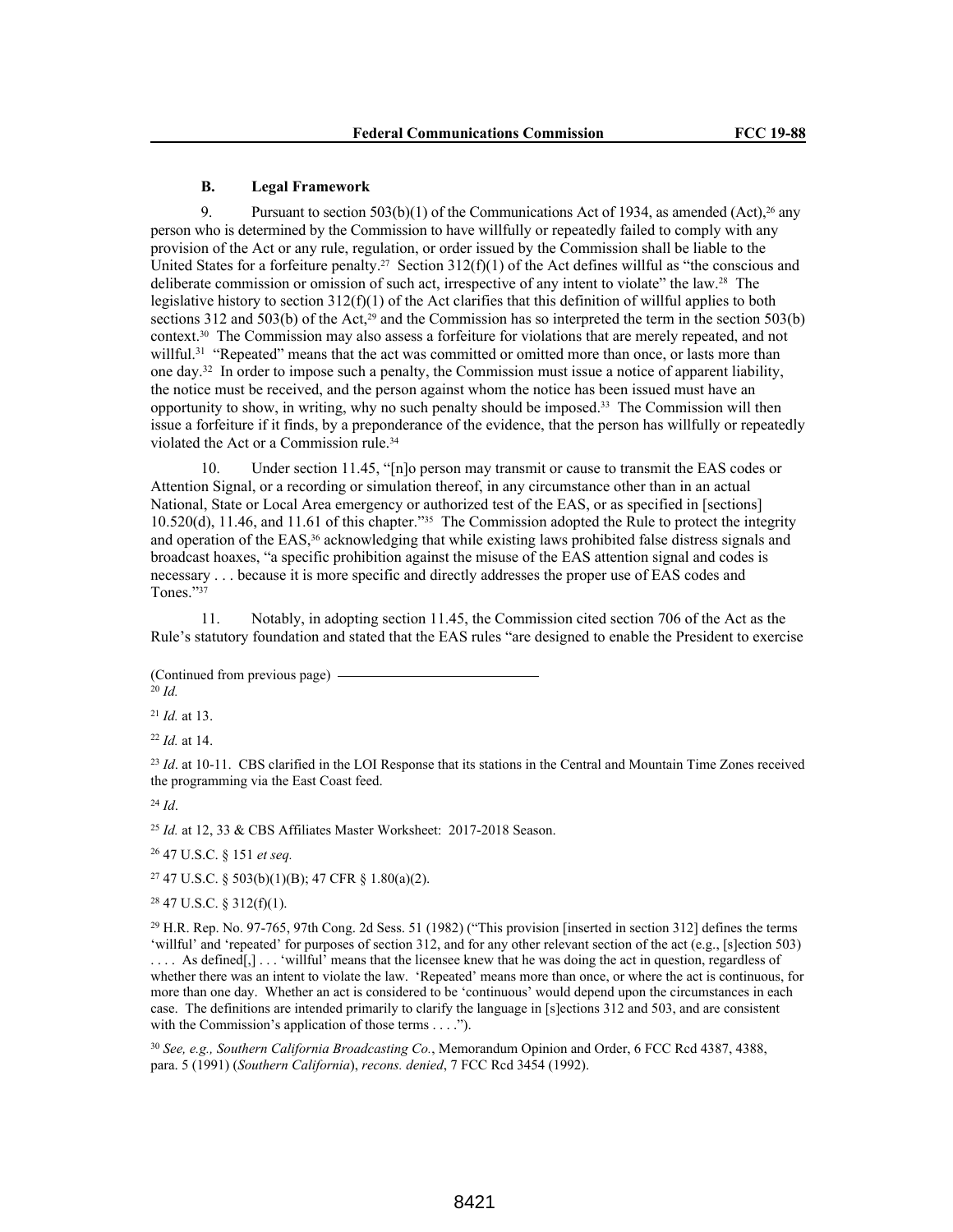… quickly and efficiently" the specific communications-related powers set forth in section 706.38 Section 706 addresses the emergency use of communications systems.39 Thus, the prohibition on the misuse of EAS Tones in section 11.45 must be understood in the context of protecting the EAS, an essential national defense, emergency, and public safety system. Section 11.45 protects the integrity of the EAS by helping to avoid: (1) immediate confusion in the event of a public threat or emergency; (2) public alert fatigue over time; and (3) false triggering of the EAS. Accordingly, in enforcing section 11.45, the Commission explained:

> The plain language of the rule prohibits *any* transmission of the EAS Tones in the absence of an actual emergency or authorized test . . . Moreover, [s]ection 11.45 contains no provision limiting liability under the rule to cases where intent to deceive exists, nor does the rule make exceptions for, or protect, "dramatic" uses of the EAS Tones. Instead, the rule provides that the transmission of the EAS Tones is prohibited in 'any circumstance' except when an actual emergency or authorized test warrants their use.<sup>40</sup>

12. As the Commission has previously explained, it is noteworthy that section 11.45 separately prohibits "simulation" of the EAS codes or Attention Signal. That separate prohibition would be superfluous if the only sounds that qualify as a "simulation" of the EAS codes or Attention Signal, are actual EAS codes or Attention Signals or recordings thereof.<sup>41</sup> Under section 11.45, a "simulation" therefore means something other than an exact copy or recording of the actual EAS sounds,42 and encompasses the transmission of sounds that mimic or are substantially similar to the sounds made by the transmission of EAS codes or the EAS Attention Signal.<sup>43</sup>

<sup>32</sup> *See, e.g.*, *Southern California,* 6 FCC Rcd at 4388, para. 5; *Callais Cablevision,* 16 FCC Rcd at 1362, para. 9.

<sup>34</sup> *See, e.g., SBC Communications, Inc*., Forfeiture Order, 17 FCC Rcd 7589, 7591, para. 4 (2002) (forfeiture paid).

<sup>35</sup> 47 CFR § 11.45. Section 10.520(d) provides that "no person may transmit or cause to transmit the WEA common audio attention signal, or a recording or simulation thereof, in any circumstance other than in an actual National, State or Local Area emergency or authorized test, except as designed and used for Public Service Announcements." *Id.* § 10.520(d). Section 11.46 provides that "EAS Participants may use the EAS Attention Signal and a simulation of the EAS codes as provided by FEMA in EAS Public Service Announcements (PSAs) (including commerciallysponsored announcements, infomercials, or programs) provided by federal, state, and local government entities, or non-governmental organizations, to raise public awareness about emergency alerting." *Id.* § 11.46. Section 11.61 provides that "EAS Participants shall conduct tests [of EAS procedures] at regular intervals." *Id.* § 11.61.

<sup>36</sup> *See Amendment of Part 73, Subpart G, of the Commission's Rules Regarding the Emergency Broadcast System*, FO Docket Nos. 91–301 and 91–171, Notice of Proposed Rulemaking and Further Notice of Proposed Rulemaking, 7 FCC Rcd 6903, 6907, para. 39 (1992) (*1992 EBS Notice*).

<sup>(</sup>Continued from previous page)

<sup>31</sup> *See, e.g., Callais Cablevision, Inc. Grand Isle, Louisiana*, Notice of Apparent Liability for Monetary Forfeiture, 16 FCC Rcd 1359, 1362, para. 10 (2001) (*Callais Cablevision*) (assessing a forfeiture for a cable television operator's repeated signal leakage).

<sup>33</sup> 47 U.S.C. § 503(b); 47 CFR § 1.80(f).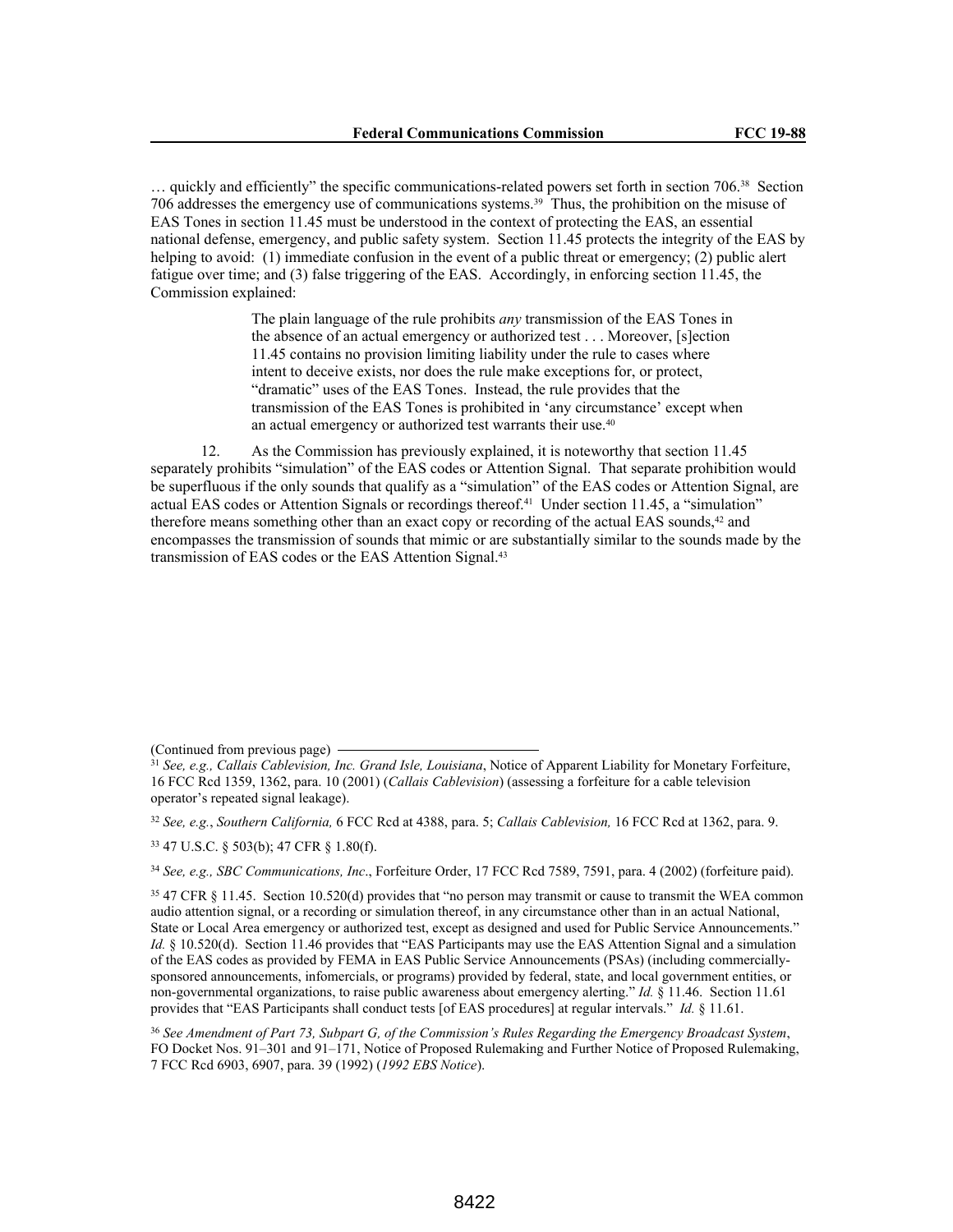13. The Commission has taken a similarly straightforward approach to considering the "persons" subject to enforcement action under section 11.45. In 2013, the Enforcement Bureau released an Enforcement Advisory that noted:

> [Section 11.45] applies to any 'person' who 'transmits' or 'causes to transmit' a prohibited signal. The prohibition thus applies to programmers that distribute programming containing a prohibited sound regardless of whether or not they deliver the unlawful signal directly to consumers; it also applies to a person who transmits an unlawful signal even if that person did not create or produce the prohibited programming in the first instance. Therefore, the prohibition also applies to a broadcaster, cable operator, or satellite carrier that transmits programming containing a prohibited sound even if the programmer that embedded the sound is not under common ownership or control with the respective broadcaster, operator, or carrier.<sup>44</sup>

Thus, it has been clear for many years that the Commission may take enforcement action under section 11.45 with respect to both programming networks45 and broadcast station licensees.<sup>46</sup>

# **III. DISCUSSION**

14. Based on the uncontested facts of the case, it appears that the April 12, 2018 episode of *Young Sheldon* includes audio material that constitutes a simulation of the EAS codes and Attention Signal. In its LOI Response, CBS admits that the programming in question included a tone that was "based on a modified version of the actual EAS Tones, as defined in the FCC rules or a simulation thereof."47 CBS further admits that the CBS Television Network transmitted the program to at least twohundred twenty seven stations in two time zones.<sup>48</sup> Finally, CBS admits to broadcasting the program over

<sup>39</sup> 47 U.S.C. §706.

<sup>40</sup> *Viacom Forfeiture Order*, 30 FCC Rcd at 801-02, para. 12.

<sup>41</sup> *See Turner Broadcasting System, Inc.*, Notice of Apparent Liability for Forfeiture, 28 FCC Rcd 15455, 15457, para. 6 (EB 2013) (*Turner I*); *Turner Broadcasting System, Inc.*, Notice of Apparent Liability for Forfeiture, 29 FCC Rcd 752, 754, para. 7 (2014) (*Turner II*).

<sup>42</sup> *See United States Telecom Association v. FCC*, 227 F.3d 450, 463 (D.C. Cir. 2000) (finding, in relevant part, that the FCC followed "the well-accepted principle of statutory construction that requires every provision of a statute to be given effect") (citing *Washington Market Co. v. Hoffman*, 101 U.S. 112, 115-16 (1879) ("We are not at liberty to construe any statute so as to deny effect to any part of its language.")); *see also, e.g.,* Black's Law Dictionary 1596 (10th ed. 2014) ("simulation (14c) 1. An assumption of an appearance that is feigned, false, or deceptive.").

<sup>43</sup> *2013 EAS Enforcement Advisory*, 28 FCC Rcd at 15440; *Turner I*, 28 FCC Rcd at 15457, para. 6; *Turner II*, 29 FCC Rcd at 754, para. 7.

<sup>44</sup> *2013 EAS Enforcement Advisory,* 28 FCC Rcd at 15440.

<sup>45</sup> *See, e.g., Turner II*, 29 FCC Rcd at 752.

<sup>(</sup>Continued from previous page)

<sup>37</sup> *Amendment of Part 73, Subpart G, of the Commission's Rules Regarding the Emergency Broadcast System*, FO Docket Nos. 91–301 and 91–171, Report and Order and Further Notice of Proposed Rulemaking, 10 FCC Rcd 1786, 1815, para. 84 (1994) (*1994 EBS Order*).

<sup>38</sup> *See Amendment of Part 73, Subpart G of the Commission's Rules Regarding the Emergency Broadcast System*, Report and Order, 10 FCC Rcd 1786, 1789 (1994) (*1994 EAS Order*); *see also* 47 U.S.C. § 606 (war powers of the President). *See also id*. § 544(g) (requiring cable subscribers to be afforded the same emergency information afforded by EBS rules to broadcast audiences).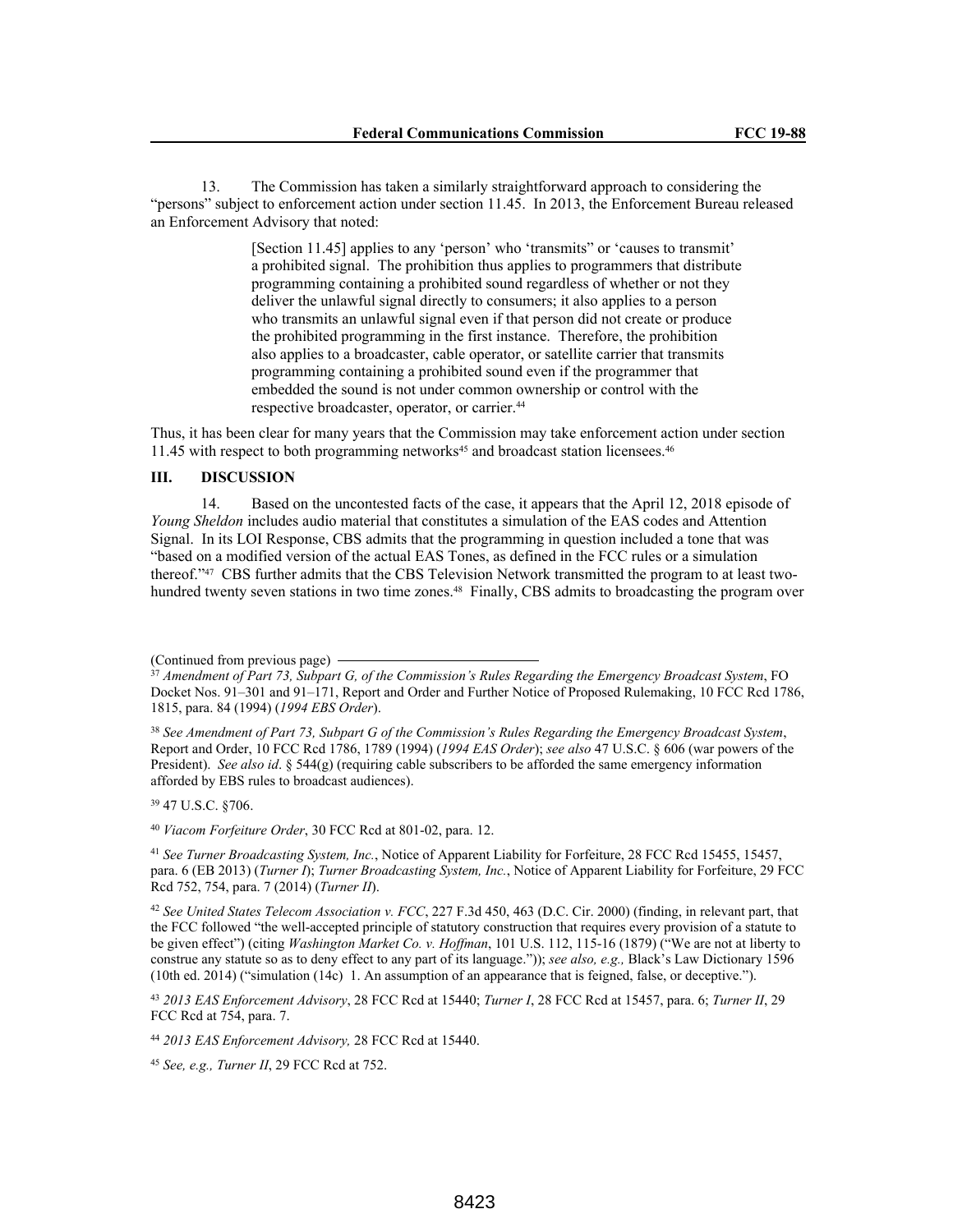15 of its owned-and-operated television broadcast stations.<sup>49</sup>

15. While the audio material may not have included embedded EAS data, a "simulation" need not be an exact copy or recording of the EAS codes.50 Nor does the rule require the inclusion of embedded EAS data.<sup>51</sup> Based on both CBS's admission that a modified recording of the EAS Tones and Attention Signal was included in its programming, and our review of a recording of the April 12, 2018 *Young Sheldon* program provided by CBS as part of the LOI Response, we find that the audio elements used in the episode were substantially similar to the EAS Tones such that an average listener could reasonably mistake the sounds for actual EAS Tones.52 CBS admits that none of the material in question was transmitted in connection with a Permitted Use.<sup>53</sup> We therefore find that CBS's transmissions of the April 12, 2018 episode of *Young Sheldon* apparently violated section 11.45.

16. CBS defends its transmissions of the EAS Tones, citing both technical and legal grounds. We have considered CBS's arguments and are not persuaded, for the reasons set forth below.

#### **A. Liability May Be Found Whether EAS Tones Are Actual or Simulated**

17. CBS contends that the tone at issue in the *Young Sheldon* episode was a "tornado warning sound effect" that was deliberately edited and mixed so as not to confuse viewers that an actual emergency existed.<sup>54</sup> CBS asserts that its control process included passing the edited tone through three quality control rooms "that are equipped with EAS decoders to prescreen CBS network programming."<sup>55</sup> These steps, CBS argues, should mitigate any liability the Commission might find. We do not find this contention availing. Even though CBS utilized a "modified" version of the EAS codes and Attention Signal downloaded from YouTube, that factor is not controlling in our liability determination. Rather, CBS's error lay in utilizing a tone that, despite being softer in volume<sup>56</sup> and shorter in duration,<sup>57</sup> nonetheless possessed the same dual-tone frequency, pitch, and timbre as the actual EAS Tones, and was recognizable by viewers or listeners as substantially similar to the EAS Tones.

18. CBS argues that no reasonable viewer would have mistaken any message or depiction presented in its programming for an actual EAS tone.58 In support, CBS argues that in an actual emergency or authorized test, any programming being transmitted at the time is pre-empted, both visually

(Continued from previous page)

<sup>48</sup> *Id*. at 3.

<sup>49</sup> *Id*. at 12.

<sup>50</sup> *See, e.g., 2013 EAS Enforcement Advisory*, 28 FCC Rcd at 15440.

<sup>51</sup> *See* 47 CFR § 11.45.

<sup>52</sup> *See* LOI Response, DVD Attachment.

<sup>53</sup> *Id*. at 14.

<sup>54</sup> *Id.* at 3.

<sup>55</sup> *Id.*

<sup>56</sup> LOI Response at 3.

<sup>57</sup> *Id.* at 3 (CBS states that it "alter[ed] the audio level of the tornado warning sound effect so that it could be heard only behind the program dialogue (rather than interrupting such dialogue as an actual EAS alert would have)" and shortened the Attention Signal to 3.4 seconds.).

<sup>58</sup> LOI Response*.* at 4.

<sup>46</sup> *See, e.g., Tegna, Inc.*, Order and Consent Decree, 32 FCC Rcd 4582 (EB 2017) (*Tegna CD*).

<sup>47</sup> LOI Response at 13.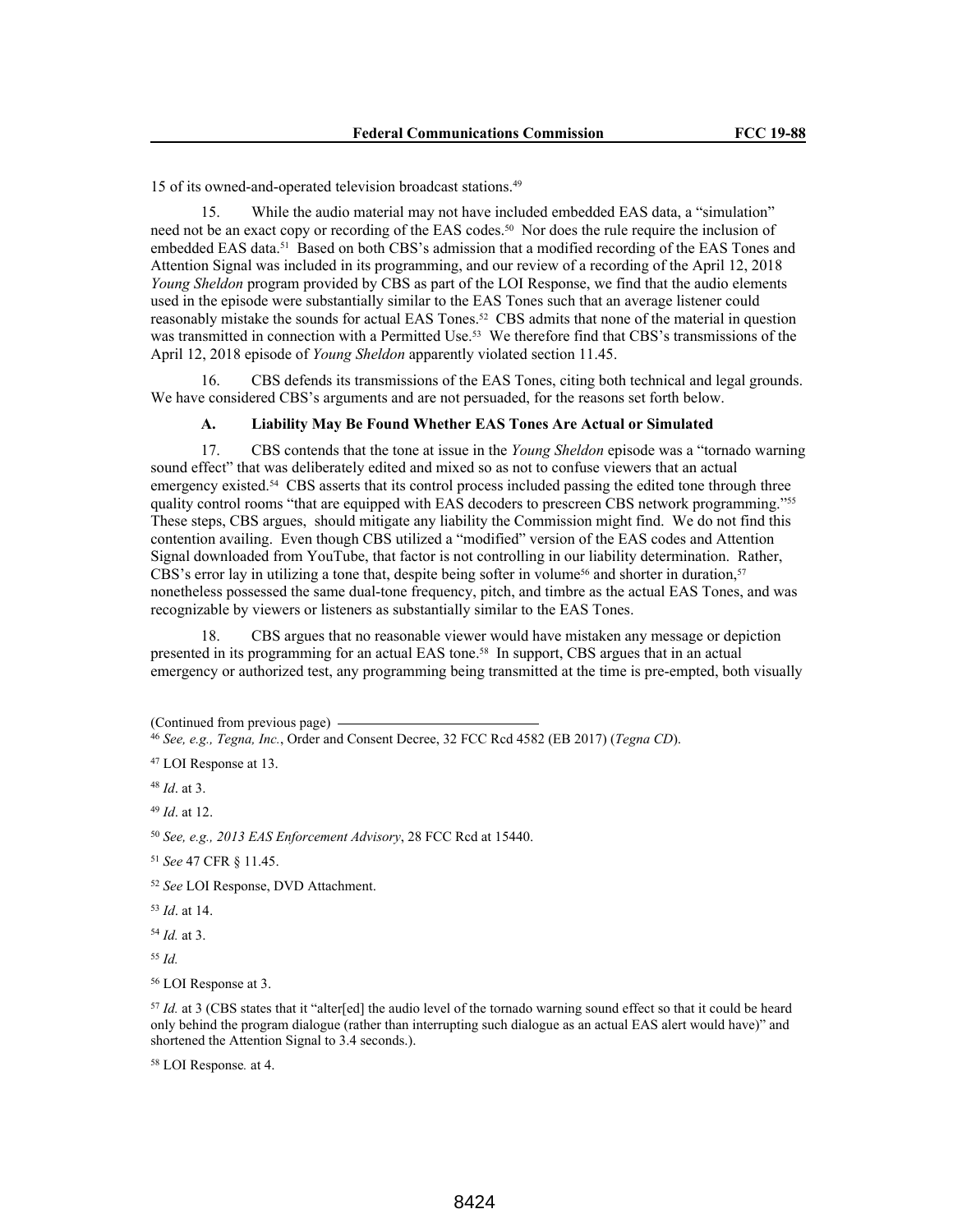and audibly, and an EAS graphic covers the full screen, while the EAS Tones sound off in isolation.<sup>59</sup> CBS contends that, by contrast, in the scene at issue, the initial sounds were included on a separate audio track deliberately obscured under the dialogue of a Bugs Bunny cartoon.60 This step, CBS argues, ensured that the sounds were so obscured by spoken words, both in the cartoon and dialogue spoken by the *Young Sheldon* cast, that no reasonable viewer would confuse or mistake the presentation for actual EAS Tones.61 CBS further argues that any possible viewer confusion was further obviated by the programming's on-screen visuals, which, by making reference to a red emergency banner appearing on the television set depicted in the fictional scene, compel viewers to realize that the tornado warning depicted was part of a fictional event, and not a present-day EAS alert.<sup>62</sup>

19. CBS's rationale and arguments are unconvincing. CBS asserts that it "modified" the EAS Tones by shortening their duration and having dialogue spoken at the same time.63 Neither of these modifications, which essentially amount to making the EAS Tones somewhat shorter and quieter, altered the fundamental and distinctive dual-tone frequency, pitch, and timbre characteristics of the EAS Tones themselves. And it is important to note that the simulated EAS Tones used here were clearly audible to viewers. Moreover, CBS's suggestion that an average viewer would clearly differentiate its "modified" EAS Tones from real EAS Tones because it was 3.4 seconds instead of 8 seconds is untenable—and contradicted by the third-party information we received in connection with this matter, including an industry blog and a Facebook post discussing the content of the transmission<sup>64</sup> Finally, CBS's argument pertaining to the on-screen visuals that accompanied the use of the simulated EAS tones does not account for the fact that some viewers likely were listening to the program, but not watching the screen at the time the tones were used.<sup>65</sup>

20. CBS itself characterizes the sounds used in the program as a "dramatic portrayal" of the EAS Tones and contends that the programming was intended to realistically portray a tornado warning.<sup>66</sup> It is illogical, however, for CBS to contend that its use of the EAS Tones was designed to "*accurately portray*[]" an emergency (emphasis added) while also maintaining that no reasonable person could be confused by this "portrayal." In making this argument, CBS essentially admits that it has appropriated the meaning of the EAS Tones for non-emergency dramatic purposes. The temptation to do so is obvious given that the federal government has invested considerable resources over the years to infuse the EAS Tones with their real emergency-alert meaning. The rule, however, prohibits such appropriation because non-emergency uses of the EAS Tones actually dilute their real meaning over time (i.e., "it isn't a real emergency; it's just another TV show").

21. On a fundamental level, CBS appears to misunderstand the nature of section 11.45's prohibition. Arguing that a "real" EAS activation lacks dialogue or employs different visuals disregards

<sup>62</sup> *Id*.

<sup>64</sup> *See, e.g.,* The Broadcasting Club Facebook Group Post, dated April 14, 2018 (on file in EB-IHD-18-00027023); *SBE EAS Exchange*, dated April 13, 2018, https://pairlist7.pair.net/pipermail/sbe-eas/Week-of-Mon-20180409/004406.html (on file in EB-IHD-18-00027023).

<sup>65</sup> *See, e.g., Viacom, Inc., NBC Universal Media, LLC, ESPN, Inc.*, Notice of Apparent Liability for Forfeiture, 29 FCC Rcd 2548, 2550, para. 6 (*Viacom NAL*) (citing complaints where viewers/listeners in another room heard EAS Tones in a commercial, and "came running to the TV" while a child "started to quickly get out of the bathtub thinking there was an emergency").

<sup>66</sup> LOI Response at 2-3.

<sup>59</sup> *Id*.

<sup>60</sup> *See id.*

<sup>61</sup> *Id.*

<sup>63</sup> *Id.* at 3.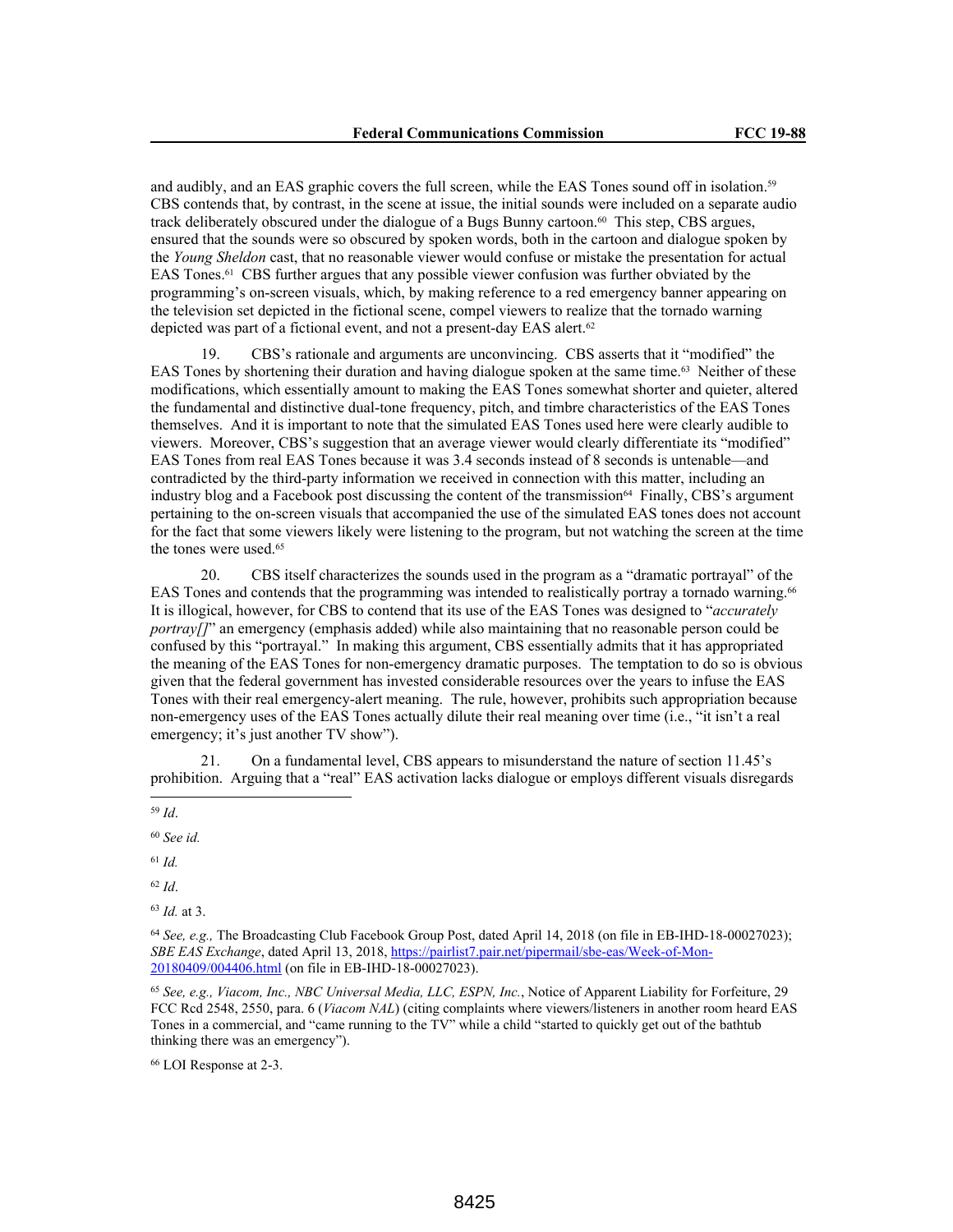the plain meaning and purpose of the Rule. The issue is not whether the program, taken as a whole, is a convincing simulation of an EAS activation. The issue is whether the program included actual or simulated EAS Tones—even if only for a few moments—in the absence of a Permitted Use. By focusing on the overall context in which the EAS Tones appear, CBS avoids addressing the simpler question of whether the Tones, as modified, were cognizable simulations prohibited by section 11.45.

22. Mindful of CBS's arguments, we have reviewed the programming in question and conclude that the sounds that CBS used in *Young Sheldon* simulated the actual EAS Tones. Indeed, the Tones at issue are exactly the type of "simulation" that the Commission's rules seek to address, and the Commission has acted against broadcasters in cases involving less accurate simulations than those presented here.<sup>67</sup>

#### **B. CBS Is Liable as Both Broadcast Programming Network and Licensee**

23. The Commission has been clear that section 11.45 applies to any "person" who "transmits" or "causes to transmit" a prohibited signal.<sup>68</sup> Accordingly, the Commission has taken enforcement actions against both programming networks $69$  and broadcast station licensees.<sup>70</sup> In this case, based on the evidence before us, we find that CBS took actions as a programming network that apparently violated section 11.45. We also find that CBS took actions as a multi-station broadcast licensee that apparently violated section 11.45. In its capacity as a broadcast programming network, CBS made two transmissions of the April 12, 2018 episode of *Young Sheldon* for subsequent broadcast by over two hundred affiliated television stations (once for the East Coast and once for the West Coast).<sup>71</sup> In its capacity as a broadcast licensee, CBS broadcast the April 12, 2018, episode of *Young Sheldon* over each of its 15 television broadcast stations.72 These were separate actions that resulted in separate transmissions of the simulated EAS Tones.

24. In its LOI Response, CBS asserts that "the FCC has concluded that it need not consider the simultaneous or near simultaneous retransmission of a program when determining how many transmissions occurred."73 The Commission, however, has never reached such a conclusion.74 To the contrary, the *2013 Enforcement Advisory* clearly states that the prohibition applies equally to the programmer that distributes the programming to the delivery platform and the broadcaster that transmits the material directly to the public.75 Moreover, such a conclusion would run directly counter to the

<sup>69</sup> *See, e.g., Turner II*, 29 FCC Rcd at 752; *Viacom NAL,* 29 FCC Rcd at 2560-2561.

<sup>70</sup> *See, e.g., MMK License LLC CD; Tegna CD*.

<sup>71</sup> LOI Response at 12, 33 & CBS Affiliates Master Worksheet: 2017-2018 Season.

<sup>72</sup> *Id*.

<sup>73</sup> *Id*. at 10.

<sup>75</sup> *2013 EAS Enforcement Advisory,* 28 FCC Rcd at 15440.

<sup>67</sup> The Commission has acted against broadcasters in cases involving less accurate simulations, unlike the present matter, which involves the use of a slightly modified recording of an EAS tone. *See MMK License LLC, Licensee of Station WNYK (DT), Bowling Green, Kentucky,* Order and Consent Decree, 28 FCC Rcd 15443 (EB 2013) (*MMK License LLC CD*) (finding violation where a television advertisement stopped in the middle of the commercial and sounded a simulation of the EAS).

<sup>68</sup> *2013 EAS Enforcement Advisory,* 28 FCC Rcd at 15440.

<sup>74</sup> CBS cites to several cases in which enforcement actions were taken against programming networks or program originators as evidence that liability is limited to such entities. LOI Response at 10 (citing *SM Radio Productions, Inc. Westin, Connecticut*, Citation and Order, 29 FCC Rcd 14313 (EB 2014); *Turner I*, 28 FCC Rcd at 15457-58, para. 7; *Turner II*, 29 FCC Rcd at 757, para. 14; and *Viacom NAL*, 29 FCC Rcd at 2556-57, para. 22). However, the cases cited by CBS do not expressly conclude that additional transmissions by other entities such as broadcast network affiliated television stations may not incur separate liability.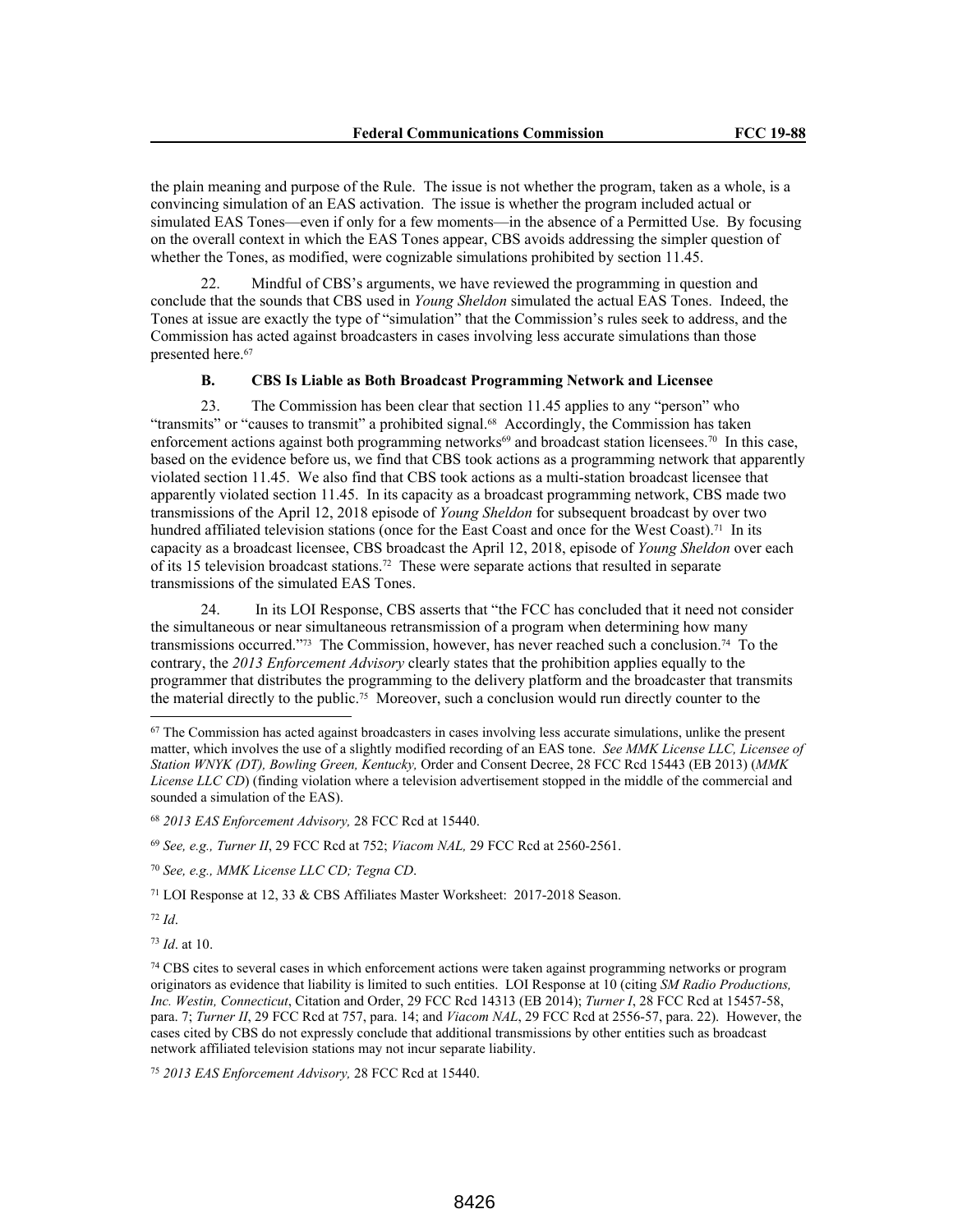bedrock principle that broadcast licensees are accountable for the material they broadcast.76 Accordingly, we find CBS responsible both for transmitting the program containing the simulated EAS Tones to its affiliates nationwide for broadcast and for broadcasting the simulated EAS Tones during the April 12, 2018, episode of *Young Sheldon* over 15 stations that it owns and operates.

# **C. Enforcement of Section 11.45 Complies with the First Amendment**

25. We also disagree with CBS's assertion that sanctions in this matter could violate the company's freedom of speech. CBS asserts that because it took "numerous steps" to avoid any potential confusion with the real EAS Tones,<sup>77</sup> the doctrine of "constitutional avoidance" requires the Commission to construe the Act and its rules to avoid these "substantial constitutional questions."78 CBS further contends that prohibiting a dramatic presentation of the EAS Tones "that are neither false or fraudulent nor reasonably cause confusion" is not the "least restrictive means" to achieve the government's goals, and therefore enforcement action would fail a "strict scrutiny" First Amendment review.79 CBS recognizes that the Rule applies beyond just a "false and fraudulent" distress signal to any unauthorized transmission of the EAS Tones,<sup>80</sup> but asserts that the Rule's broader reach remains subject to First Amendment constraints.

26. In addition, CBS argues that applying section 11.45 to a "dramatic portrayal" renders the FCC's interpretation of the Rule void for vagueness. "Here," CBS argues, "the statute and the rules—as well as the Commission's enforcement decisions and guidance—fail to address non-misleading dramatic portrayals, and applying the prohibition to such portrayals would result in unconstitutional vagueness in the prohibition's application."81 In a similar vein, CBS suggests that Commission precedent in enforcing the Rule has largely been in the context of commercials and promotions, "leading an average speaker protected by the First Amendment to believe the prohibition focuses on that type of commercial speech."82 In sum, CBS argues, "the FCC's vague interpretation of its rules gives rise to a chilling effect on broadcaster's speech."<sup>83</sup>

<sup>79</sup> LOI Response at 6 (citing *Sable Communications of California., Inc. v. FCC,* 492 U.S. 115, 126, 131 (1989)).

<sup>82</sup> LOI Response at 9.

<sup>76</sup> The Commission has long held that licensees are liable for their programming, regardless of such programming's source, or their lack of awareness of its content. *Rubber City Radio Group*, Notice of Apparent Liability for Forfeiture, 17 FCC Rcd 14745, 14747 at para. 8 (EB 2002) (forfeiture paid) (citing *Mr. Steve Bridges*, Letter, 9 FCC Rcd 1681 (MMB 1994); *Community* Broadcasters*, Inc.*, Memorandum Opinion and Order, 55 FCC 2d 28, 35 at para. 18 (1975)).

<sup>77</sup> LOI Response at 5.

<sup>78</sup> *Id.* (citing *Carriage of Digital Television Broadcast Signals: Amendment to Part 76 of the Commission's Rules*, Fifth Report and Order, 27CC Rcd 6529, 6536, para. 11 (2012) (subsequent history omitted); *U.S. West, Inc. v. FCC*, 182 F.3d 1224, 1240 (10th Cir. 1999) (vacating CPNI rules because "the FCC failed to adequately consider the constitutional ramifications of the regulations"), *cert. denied sub nom*. *Competition Policy Institute v. U.S. West, Inc.*, 530 U.S. 1213 (2000), *clarified on remand*, *Implementation of the Telecommunications Act of 1996; Telecommunications Carriers' Use of Customer Proprietary Network Information and Other Customer Information; Implementation of the Non-Accounting Safeguards of Sections 271 and 272 of the Communications Act of 1934, As Amended*; *see also, e.g., Clark v. Martinez*, 543 U.S. 371, 380□81 (2005) (holding that if one interpretation of a statute "would raise a multitude of constitutional problems, the other should prevail")).

<sup>&</sup>lt;sup>80</sup> *Id.* ("the contrast between the statute [Section 325(a) of the Act] and the FCC's rule is instructive").

<sup>81</sup> *Id*. at 8–9 (citing *Connally v. General Construction Company*, 269 U.S. 385, 391 (1926); *Fox Television Stations, Inc. v. FCC*, 613 F.3d 317, 327 (2d Cir. 2010) (subsequent history omitted); *Grayned v. City of Rockford*, 408 U.S. 104, 109 (1972); *Hoffman Estates v. Flipside, Hoffman Estates*, 455 U.S. 489, 499 (1982)).

<sup>83</sup> *Id.* (citing *Nebraska Press Association v. Stuart,* 427 U.S. 539, 599 (1976)).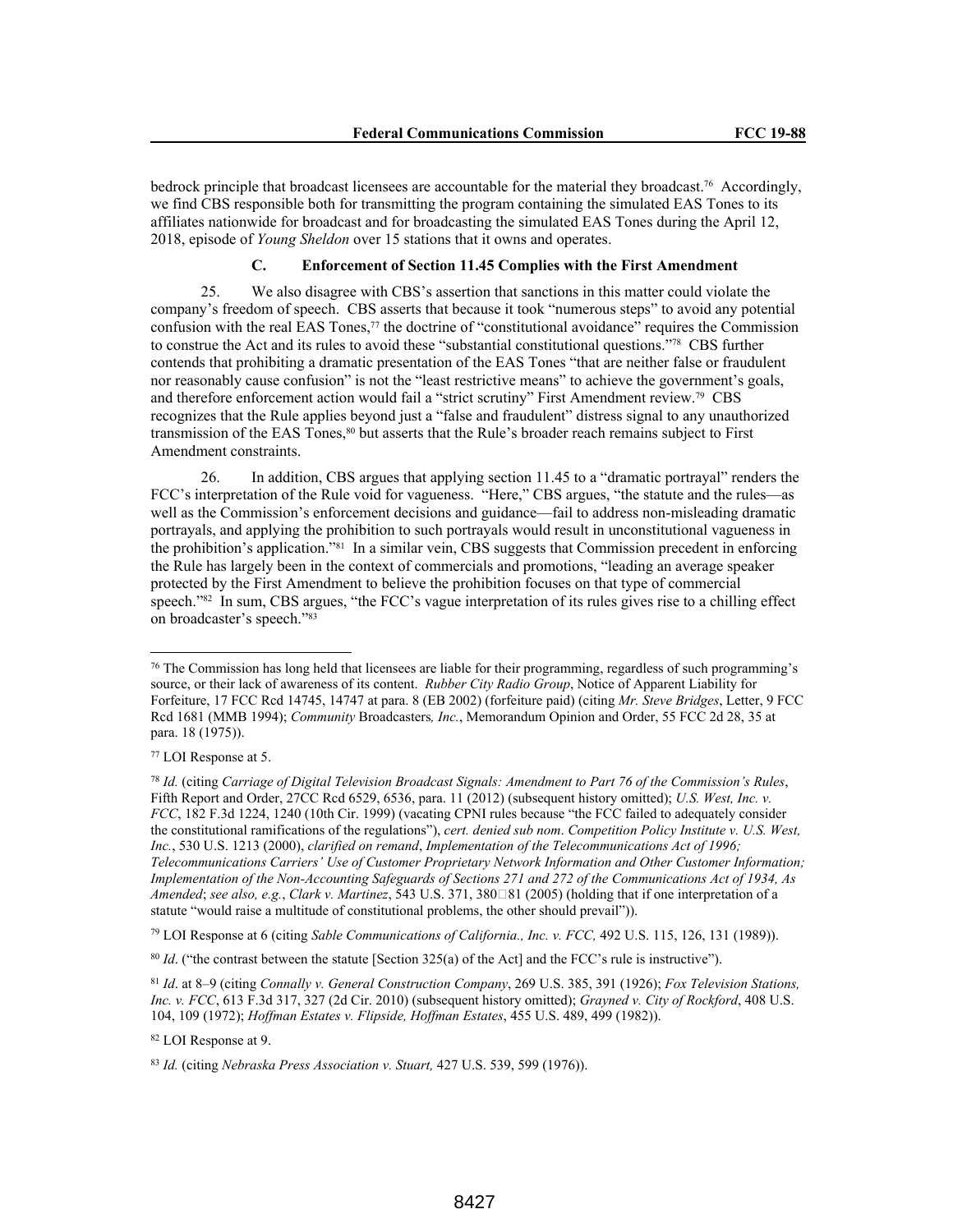27. CBS, however, fundamentally misconstrues the Commission's rules and precedent, while also misapplying the relevant constitutional analysis. At the outset, we disagree with CBS's contention that enforcement of the Rule is necessarily subject to the highest level of constitutional review under the First Amendment.<sup>84</sup> With respect to broadcasters, the programming in question is entitled only to intermediate scrutiny, the less rigorous standard applied to content-based restrictions on that medium.<sup>85</sup> Under the intermediate scrutiny test, restrictions are upheld when the government interest advances "important governmental interests unrelated to the suppression of free speech" and does not "burden substantially more speech than necessary to further those interests."<sup>86</sup> Even assuming, however, that the most searching level of First Amendment review applies, the Rule and the Commission's enforcement of it satisfies strict scrutiny: The government's interest here is "compelling," and the Rule is both "narrowly tailored" to further that interest and the "least restrictive means" available to serve that goal.<sup>87</sup>

28. *Compelling government interest.* CBS does not argue that the overarching government objective of section 11.45, the preservation of the EAS's effectiveness in helping to protect life and property, is neither important nor compelling. As explained above, this overarching goal is embodied in three distinct but related concerns. In barring the use of the EAS Tones or simulations for any reasons other than alerting the public to a real emergency, testing the technical operation of the EAS, or educating the public through qualified PSAs about the EAS Tones' true meaning, the Rule works to (1) prevent consumer confusion at the moment of a broadcast of the Tones, (2) prevent the inadvertent technical triggering of additional EAS warnings, and (3) prevent the accretion of non-emergency uses of the Tones that will dull consumers' attentiveness to the public-safety import of the sounds.

29. CBS appears to recognize the first two concerns but disregards the third. The legal argument in its LOI Response focuses on its contention that no reasonable viewer could mistake the EAS Tones broadcast during the *Young Sheldon* episode as signaling an actual emergency. This contention rests largely on the supposition that a viewer would only be exposed to the Tones if he or she was concentrating on both the video and audio aspects of the program at the time—a supposition that overlooks the potential for the EAS Tones to be heard out of context and possibly from another room altogether, as has happened in the past.<sup>88</sup> As for the second concern, i.e., the possibility that code embedded in the broadcast of the EAS Tones could set off a cascade of EAS warnings across other outlets and platforms, CBS states that the program producer did not replicate such coding in simulating the EAS

<sup>84</sup> LOI Response at 6 (citing *United States v. Playboy Entertainment Group, Inc.*, 529 U.S. 803, 811-16 (2000) (under strict scrutiny review, Court found total ban on speech overreaching where less intrusive remedy of channeling indecent material to safe-harbor hours available, which preserved governmental interest in protecting younger viewers while also accommodating free speech rights of programmer)).

<sup>85</sup> *See FCC v. League of Women Voters*, 468 U.S. 364, 380-81 (1984) (invalidating under the First Amendment a statute forbidding any non-commercial educational station that receives a grant from the CPB to "engage in editorializing"). While a content-based regulation of speech is typically subject to strict scrutiny, the Supreme Court has described First Amendment review of broadcast regulation as "less rigorous" than in other contexts, based on the spectrum scarcity rationale. *See Turner Broadcasting System. Inc. v. FCC*, 512 U.S. 622, 637 (1994) (citing *Red Lion Broadcasting Co. v. FCC*, 395 U.S. 367, 388-89 (1969) (*Turner*)); *see also League of Women Voters*, 468 U.S. at 377 ("our cases have taught that, given spectrum scarcity, those who are granted a license to broadcast must serve in a sense as fiduciaries for the public by presenting 'those views and voices which are representative of [their] community and which would otherwise, by necessity, be barred from the airwaves'") (quoting *Red Lion*, 395 U.S. at 389).

<sup>86</sup> *See Turner Broadcasting System, Inc. v. FCC*, 520 U.S. 180, 189 (1997); Turner*,* 512 U.S. at 637.

<sup>87</sup> *See U.S. v. Playboy Entertainment Group, Inc.*, 529 U.S. 803, 813 (2000).

<sup>88</sup> *See Viacom NAL*, 29 FCC Rcd at 2550, para. 6.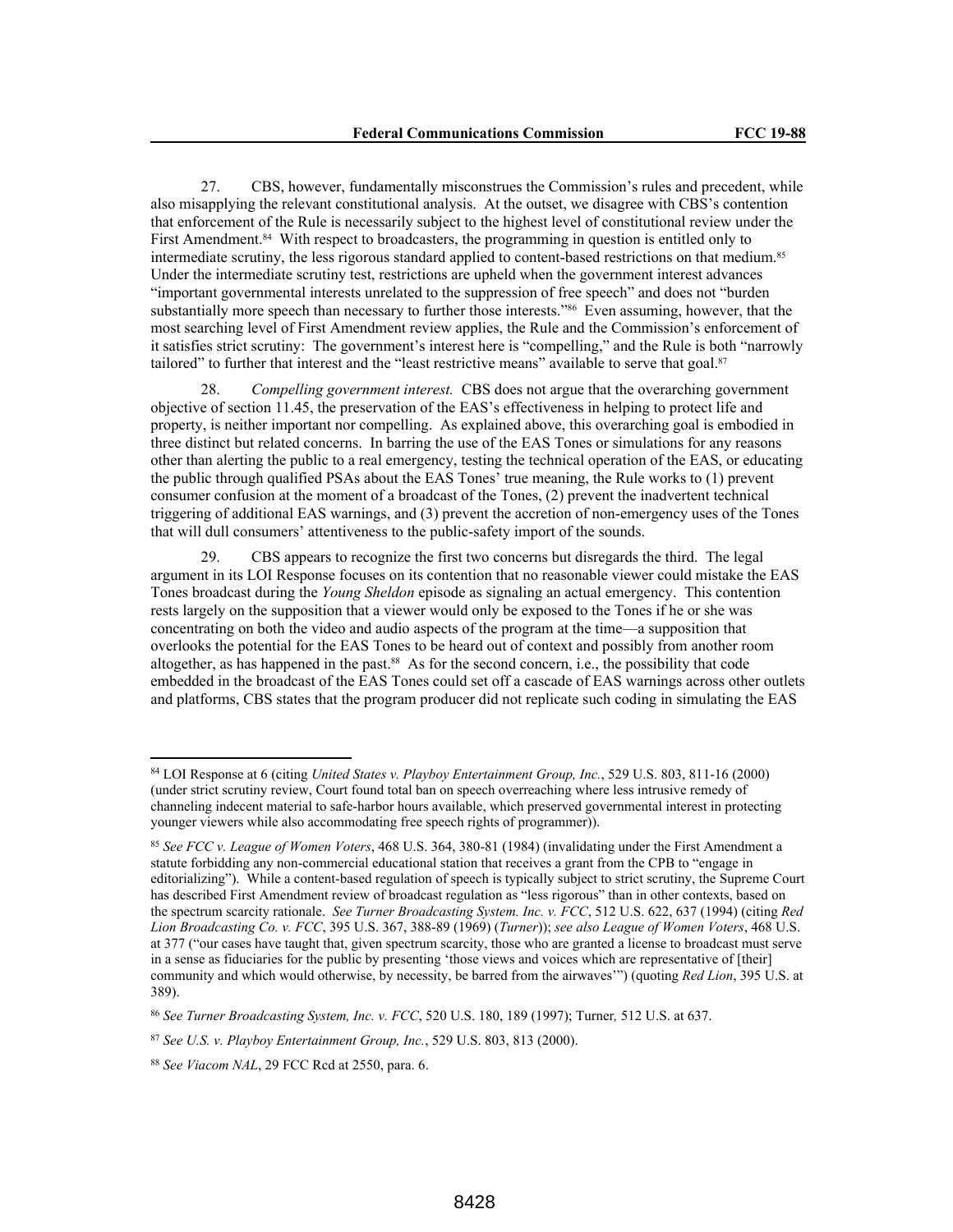Tones for use in *Young Sheldon*, and the record currently contains no evidence to the contrary.<sup>89</sup>

30. CBS is silent, however, with respect to the third concern served by our enforcement of section 11.45: protecting the communicative power of the distinctive EAS Tones by prohibiting indiscriminate use of them for non-emergency purposes. The Commission has noted on multiple occasions that unauthorized uses of the EAS Tones raise the risk of cry-wolf effect or "alert fatigue," whereby the public may become desensitized to, and consequently ignore, potentially life-saving emergency alerts and information.<sup>90</sup> The dangers of alert fatigue are widely recognized in the public health and other safety-oriented fields and have been acknowledged by commenters in our EAS proceedings.91 Recently, several tornado emergencies ravaged the heartland of the United States during TV prime time hours, i.e., during the daypart in which programs such as *Young Sheldon* air,92 which could create confusion about whether actual alerts were merely part of some scripted televised entertainment programming. Although CBS's LOI Response makes no explicit reference to alert fatigue, we believe that the government's interest in protecting the public from potentially deadly destruction and protecting against alert fatigue is a compelling one.

31. *Narrow tailoring*. In light of these important and compelling governmental concerns, the prohibition set forth in section 11.45 is narrowly crafted to avoid burdening any more speech than necessary to serve the purposes of preventing immediate listener confusion, long-term listener fatigue, and/or the triggering of a false EAS activation. The Rule explicitly identifies the restricted sounds—the distinctive EAS Tones, meaning the codes and/or Attention Signal and any recording or simulation thereof—and these are the sounds, in particular, that can give rise to immediate listener confusion and long-term listener fatigue.

32. *Least restrictive means.* Even assuming that the strict scrutiny test applies here, our proposed sanction also satisfies the final prong of that level of constitutional analysis. As noted above, the Rule's restriction applies only to the EAS Tones or simulations of them,93 such as the one in this case,

<sup>90</sup> *See Viacom Forfeiture Order*, 30 FCC Rcd at 797, para. 1; *Viacom NAL*, 29 FCC Rcd at 2563, paras. 32-34; *2013 EAS Enforcement Advisory*, 28 FCC Rcd at 15440; *Amendment of Part 11 of the Commission's Rules Regarding the Emergency Alert System Wireless Emergency Alerts,* PS Docket Nos. 15-94, 15-91, Report and Order and Further Notice of Proposed Rulemaking, 31 FCC Rcd 11112, 11127, paras. 18-19, 11146-50, paras. 50, 55-56 (2016).

<sup>91</sup> *See Amendment of Part 11 of the Commission's Rules Regarding the Emergency Alert System Wireless Emergency Alerts,* PS Docket Nos. 15-94, 15-91, Report and Order and Further Notice of Proposed Rulemaking, 33 FCC Rcd 7086, 7090, para. 9 (2018) (citing Comments of APCO International at 2-3 (discussing comments cautioning against overuse of the EAS Attention Signal and over-testing and supporting improved geo-targeting to avoid alert fatigue and promote greater trust of WEA alerts); Reply Comments of National Association of Broadcasters at 2 (discussing comments acknowledging that overuse of the EAS Attention Signal "can cause public fatigue")); *see also Amendment of Part 11 of the Commission's Rules Regarding the Emergency Alert System Wireless Emergency Alerts,* PS Docket Nos. 15-94, 15-91, Report and Order and Further Notice of Proposed Rulemaking, 31 FCC Rcd 11112, 11149-50, paras. 55-56 (2016) (discussing multiple commenters' concerns that over-alerting may lead to alert fatigue, which, in turn, may cause the public to ignore alert messages and desensitization).

<sup>92</sup> *See Three Victims Identified in Deadly Storm Near Golden City, MO*, KY3, (May 22, 2019), https://www.ky3.com/content/news/3-die-in-storm-Wednesday-night-near-Golden-City-Mo-510310801.html; Ian Livingston, *At Least 225 Twisters in 12 Days: A Historic Tornado Outbreak Ravages the U.S*, The Washington Post (May 29, 2019), https://www.washingtonpost.com/weather/2019/05/29/least-twisters-days-historic-tornadooutbreak-ravages-us/?noredirect=on&utm\_term=.40a2c19e1b58.

<sup>93</sup> *See* 47 CFR § 11.31(a).

<sup>89</sup> This concern is not a hypothetical one, however. *See iHeart Communications, Inc.,* Order and Consent Decree, 30 FCC Rcd 4442 (EB 2015) (*iHeart Communications CD*) (radio broadcaster admitted that it transmitted EAS Tones during an entertainment program that "ultimately caus[ed] a multi-state activation of the EAS.").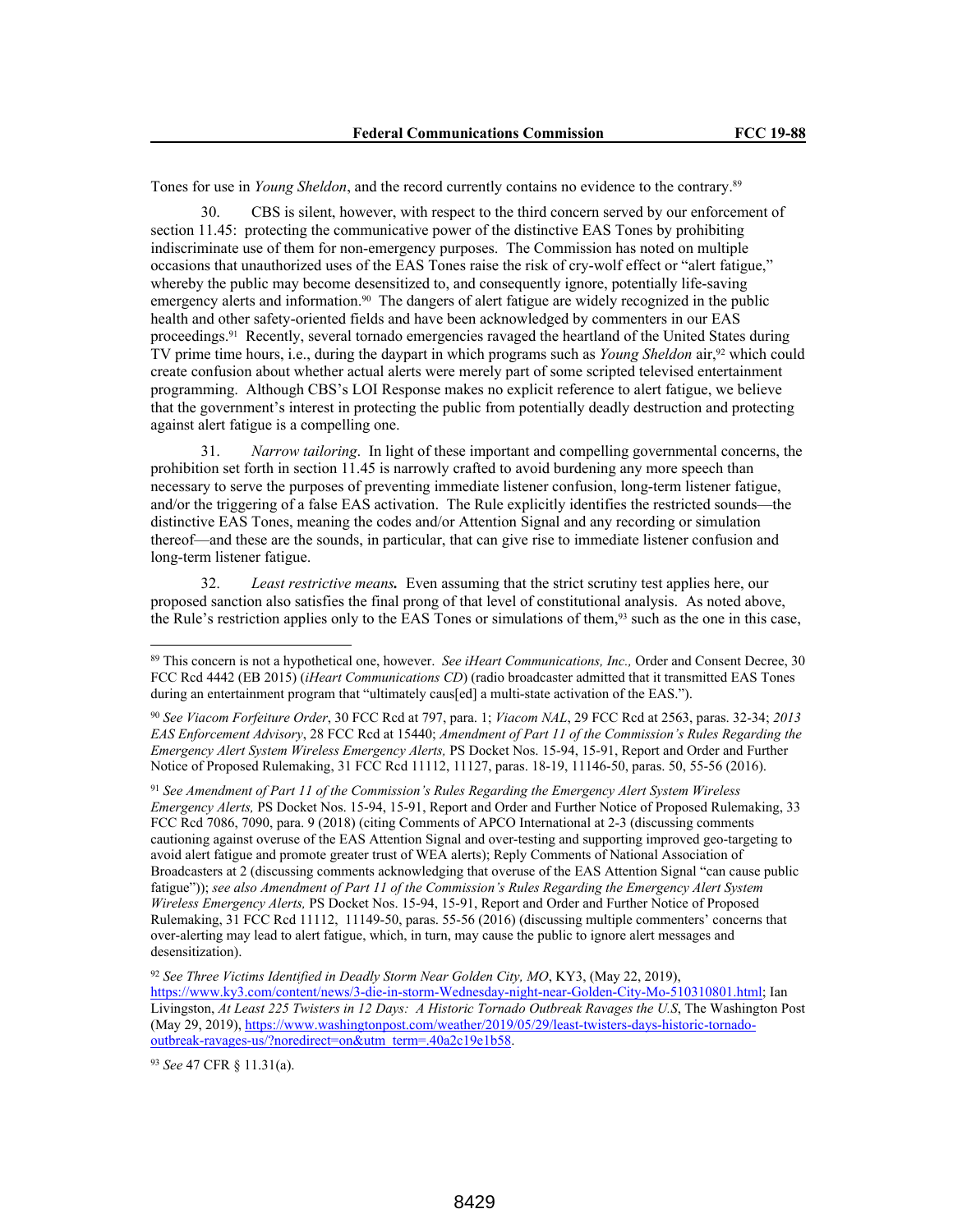which CBS admits was derived from a recording of the Tones themselves. Protecting the alerting power of the EAS Tones requires government attention to police against inappropriate use of those sounds, but the restriction goes no further. Program producers and distributors remain free to use any other type of sound, alarm, klaxon, bell, whistle, or other signal to serve their expressive purposes in entertainment programming, and there is no limitation whatsoever on depictions of emergencies.<sup>94</sup>

33. We also disagree with CBS's argument that the Commission should or must limit its enforcement of the Rule to commercials and promotions.<sup>95</sup> Such a step would make no sense. There is no basis for asserting that indiscriminate, non-emergency uses of the EAS Tones in dramatic, comedic, or educational programming are per se any less likely to confuse listeners or engender alert fatigue than are commercial or promotional uses of the tone. We note that it was an entertainment program, not a commercial, that caused a multi-state false activation of the EAS by misusing the EAS Tones during a 2014 broadcast.96 CBS provides no evidence to bolster its suggestion beyond its own selective reading of Commission precedent.97 There is nothing in the language of section 11.45 or the government interests it serves that would justify "channeling" the restriction to only certain types or classes of programming, and we decline to do so.

34. Moreover, to the extent that CBS suggests that the Commission should distinguish CBS' "delicate and tasteful use" of the EAS Tones in *Young Sheldon* from more obviously commercial uses of the EAS Tones in other programs, we reject that concept.98 In other enforcement contexts, the Commission has resisted considering the relative "worthiness" of programming in determining the gravity of rule violations because the agency is mindful of the First Amendment constraints on its authority.<sup>99</sup> More importantly, such a content-based approach would not serve the fundamental government purpose of protecting the communicative meaning of the EAS Tones. It also seems likely to lead to greater industry confusion than the current standard.

35. *Void for vagueness.* Finally, we disagree with CBS's contention that section 11.45 is impermissibly vague on its face or as applied in the context of the enforcement action contemplated here. To the contrary, it is difficult to imagine a more specific description of what is prohibited than the plain language of section 11.45. In addition, the Commission's enforcement precedent has been straightforward and consistent. Any use of the EAS Tones, or a recording or simulation thereof, is prohibited except in actual emergencies or in the two other narrowly-defined Permitted Uses that are integral to the functioning of the system. CBS's claim that the Commission has failed to address non-

<sup>98</sup> LOI Response at 7.

<sup>99</sup> *See, e.g., Fox Television Stations, Inc.*, Notice of Apparent Liability for Forfeiture, 26 FCC Rcd 3964, 3970-71, paras. 15-17 (EB 2011), *aff'd*, Forfeiture Order, 26 FCC Rcd 9485 (EB 2011) (adjusting penalty based on consideration of the value of the content would "intrude on editorial judgment" of licensee, contrary to the protections of the First Amendment and Section 326 of the Act).

<sup>94</sup> *See 2013 EAS Enforcement Advisory,* 28 FCC Rcd at 15440.

<sup>95</sup> *See* LOI Response at 9.

<sup>96</sup> *See iHeart Communications CD.*

<sup>&</sup>lt;sup>97</sup> See id. CBS does not specifically explain how the Commission advisories and cases it has cited support its argument that entertainment programming warrants an explicit carve-out from the Rule while other programming content does not. *See 2013 EAS Advisory,* 28 FCC Rcd 15438; *Viacom NAL,* 29 FCC Rcd 2548; *Viacom Forfeiture Order,* 30 FCC Rcd 797; *Waiver of Section 11.45 of the Commission's Rules to Allow Broadcast of Public Service Announcements by the Federal Emergency Management Agency to Educate the Public on the Wireless Emergency Alert System*, Order, 28 FCC Rcd 8176 (2013); *MMK License LLC CD*; *iHeart Communications CD,* 30 FCC Rcd 4442; *American Broadcasting Companies, Inc.*, Memorandum Opinion and Order, 83 FCC 2d 302, 306, para. 10 (1980).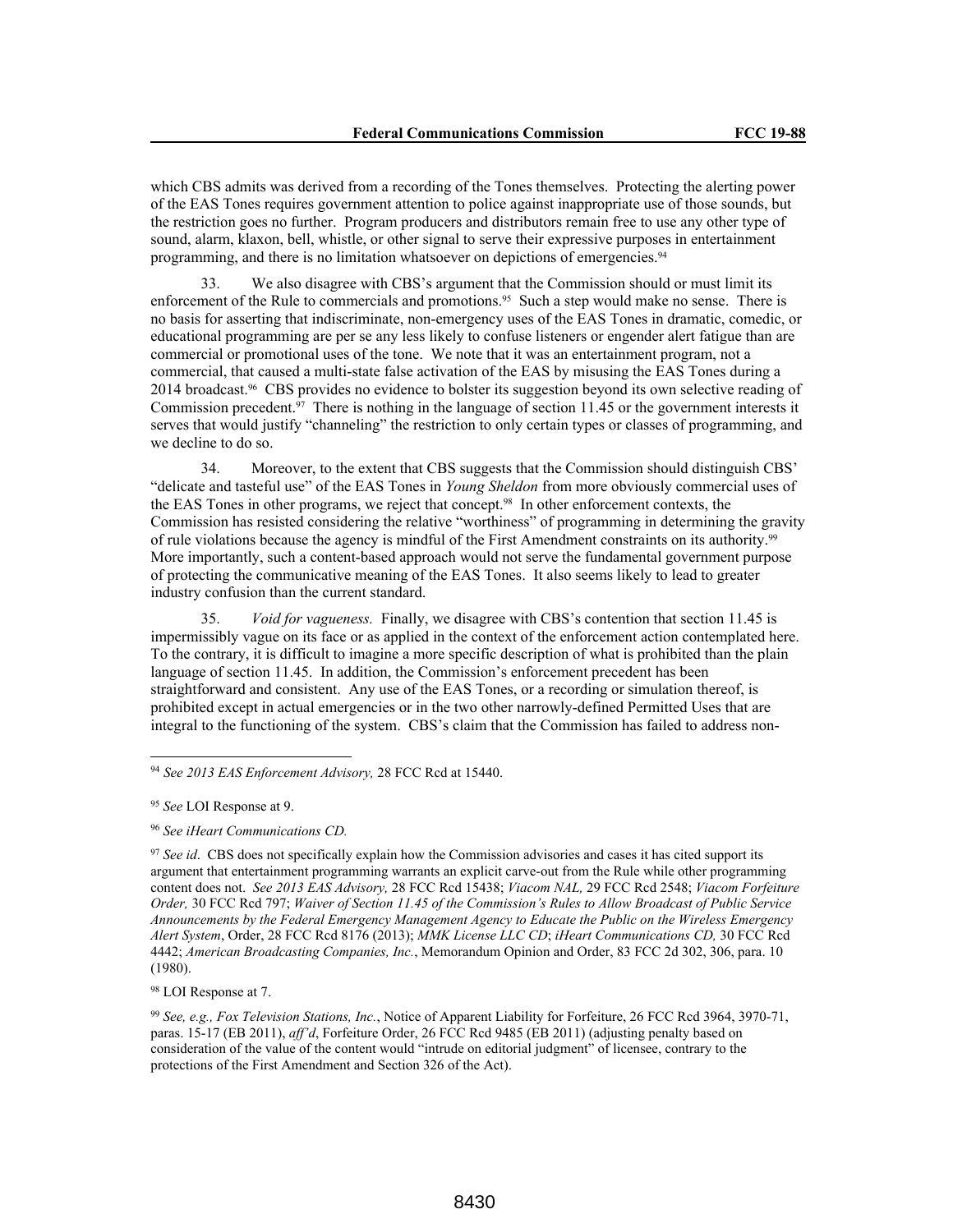misleading dramatic portrayals is wrong. The Rule is constructed to plainly identify the few Permitted Uses of the EAS tones and prohibit all other uses. Furthermore, the Commission subsequently stated that "[s]ection 11.45 contains no provision limiting liability under the rule to cases where intent to deceive exists, nor does the rule make exceptions for, or protect, 'dramatic' uses of the EAS Tones."100 We affirm that guidance here.

# **IV. PROPOSED FORFEITURE**

36. The Commission has previously applied an \$8,000 base forfeiture for violations of section  $11.45^{101}$  We find CBS responsible both for transmitting the program containing the simulated EAS Tones to its affiliates nationwide for broadcast and for broadcasting the simulated EAS Tones during the April 12, 2018, episode of *Young Sheldon* over 15 stations that it owns and operates. These were separate actions that resulted in separate transmissions of the simulated EAS Tones. In its capacity distributing *Young Sheldon* as a broadcast programming network, CBS made two transmissions of the April 12, 2018 episode of *Young Sheldon,* once for its East Coast affiliates and once for its West Coast affiliates.<sup>102</sup> Thus, the base forfeiture is \$16,000 with respect to CBS's actions as a broadcast programming network. In its capacity as a broadcast licensee, CBS broadcast the April 12, 2018, episode of *Young Sheldon* one time over each of its 15 television broadcast stations.103 Thus, the base forfeiture is \$120,000 with respect to CBS's actions as a broadcast licensee.

37. In exercising our forfeiture authority, however, we must consider the nature, circumstances, extent, and gravity of the violation and, with respect to the violator, the degree of culpability, any history of prior offenses, ability to pay, substantial economic gain, and such other matters as justice may require.<sup>104</sup> We have discretion to upwardly or downwardly adjust from the base forfeiture, taking into account the particular facts of each individual case.<sup>105</sup> The nature of EAS violations requires particularly serious consideration because, among other issues, such violations undermine the integrity of the EAS. As explained in *Turner II*, our forfeiture determination in such cases is based on multiple factors associated with the nature of the violation and the violator.106 Nonetheless, no single factor (e.g*.*, the number of transmissions) is controlling. When applying the statutory factors concerning the circumstances, extent, and gravity of an EAS violation, we take into account a number of specific factors, including: (1) the number of repetitions (i.e., the number of individual transmissions); (2) the duration of the violation (i.e., the number of days or months over which the violation occurred); (3) the audience reach of the transmissions (e.g., nationwide, regional, or local); and (4) the extent of the public

<sup>100</sup> *Viacom Forfeiture Order,* 30 FCC Rcd at 801-02, para. 12.

<sup>101</sup> *See Viacom Forfeiture Order*, 30 FCC Rcd at 804, para. 19; *Turner I*, 28 FCC Rcd at 15459, para. 11; *Turner II*, 29 FCC Rcd at 757, para. 12.

<sup>102</sup> LOI Response at 12, 33 & CBS Affiliates Master Worksheet: 2017-2018 Season.

<sup>103</sup> *Id*.

 $104$  47 U.S.C. § 503(b)(2)(E); 47 CFR § 1.80(b)(8), Note § II (articulating criteria for upward adjustments (egregious misconduct, ability to pay/relative disincentive, intentional violation, substantial harm, prior violations of any FCC requirements, substantial economic gain, and repeated or continuous violation) and downward adjustments (minor violation, good faith or voluntary disclosure, history of overall compliance, and inability to pay)).

<sup>105</sup> *The Commission's Forfeiture Policy Statement and Amendment of Section 1.80 of the Rules to Incorporate the Forfeiture Guidelines*, Report and Order, 12 FCC Rcd 17087, 17098-99, para. 22 (1997) (*1997 Forfeiture Policy Statement*) (noting that "[a]lthough we have adopted the base forfeiture amounts as guidelines to provide a measure of predictability to the forfeiture process, we retain our discretion to depart from the guidelines and issue forfeitures on a case-by-case basis, under our general forfeiture authority contained in Section 503 of the Act"), *recons. denied*, Memorandum Opinion and Order, 15 FCC Rcd 303 (1999).

<sup>106</sup> *See Turner II*, 29 FCC Rcd at 757*,* para. 13.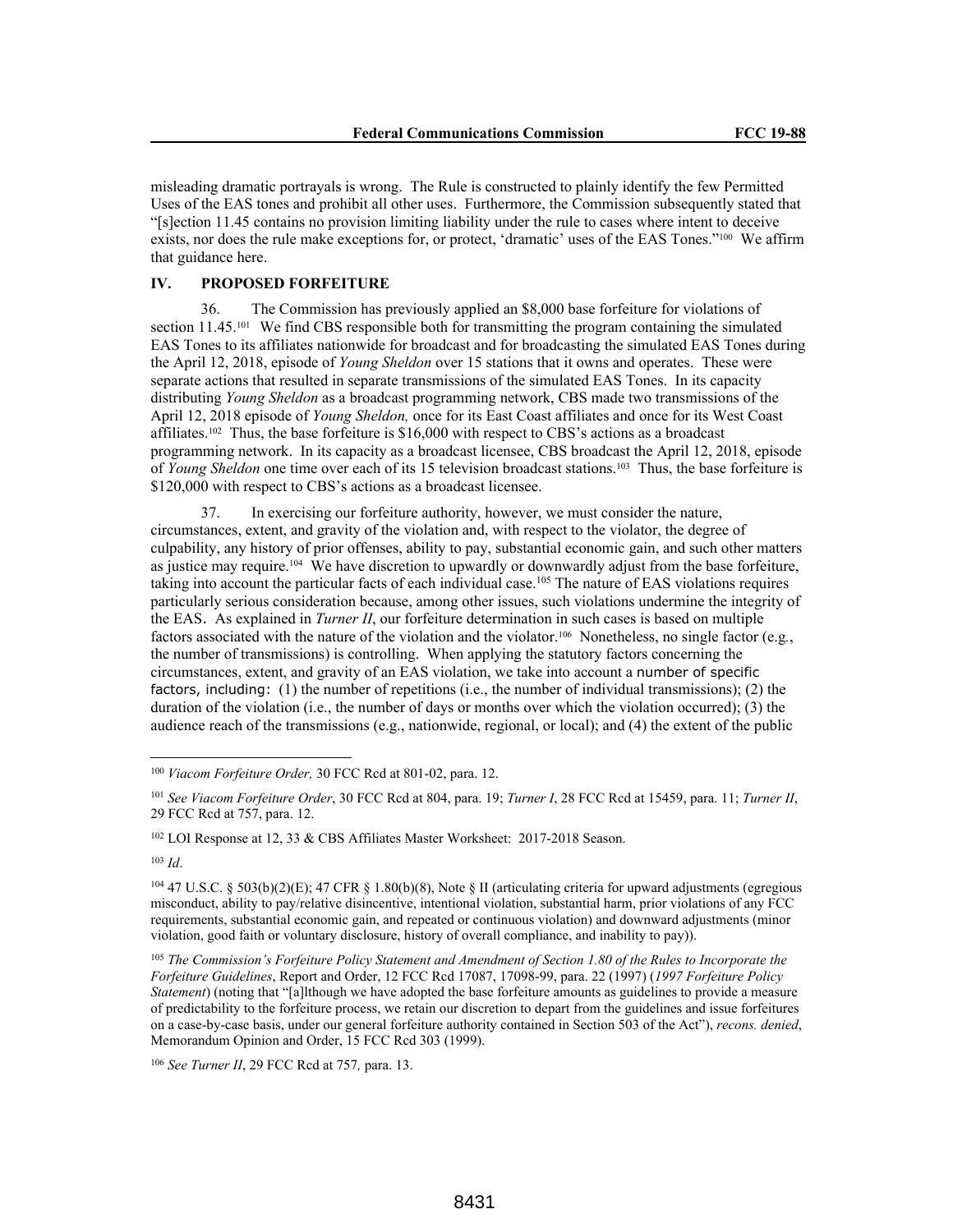safety impact (e.g., whether an EAS activation is triggered).<sup>107</sup>

38. Reviewing these factors in this case, we find that an upward adjustment is warranted. With respect to the audience reach of its television broadcast stations, the Company stated in its most recent annual report that the Company's television stations are located in the five largest, and fifteen of the top twenty, television markets in the U.S. As such, the audience reach of each of the CBS owned and operated stations is considerable. In its capacity as a broadcast programming network, CBS transmitted the program twice—once to its East Coast affiliates and once to its West Coast affiliates.<sup>108</sup> CBS Television Network programming is broadcast by more than 200 broadcast affiliates nationwide. The fact that the Company's programming reached such potentially vast audiences increases the extent and gravity of the violations and therefore supports an upward adjustment. Other factors do not support an upward adjustment. With respect to the duration of the violations and the extent of the public safety impact, we note that the violations were limited to a single day and that there is no evidence that the transmissions of the EAS Tones by the CBS Television Network and the CBS owned and operated broadest stations caused any activations of the EAS. Therefore, taking all of the factors into account, we find that doubling the proposed forfeiture to \$272,000 is appropriate in this case.

39. In contrast, we found nothing in the record that would warrant a reduction to the proposed forfeiture amounts. CBS's compliance history does not support a reduced forfeiture in this case.109 CBS did not voluntarily disclose the violations, and there is nothing in the record that would indicate an inability to pay the proposed forfeiture.

Section  $503(b)(2)(A)$  of the Act authorizes us to assess a forfeiture against CBS of up to \$50,334 per violation or for each day of a continuing violation, up to a statutory maximum of \$503,349 for a single act or failure to act.110 We note that the forfeiture amount proposed for the multiple apparent violations here does not exceed the maximum monetary forfeiture permissible under the Act and the Rules<sup>111</sup> and faithfully applies the statutory factors. Therefore, we find that a proposed forfeiture of

<sup>110</sup> 47 U.S.C. § 503(b)(2)(A); 47 CFR § 1.80(b)(1). These amounts reflect inflation adjustments of the forfeitures specified in section 503(b)(2)(A). The Federal Civil Penalties Inflation Adjustment Act Improvements Act of 2015, Pub. L. No 114-74, § 701, 129 Stat. 584, 599 (2015 Inflation Adjustment Act) requires agencies, starting in 2017, to adjust annually the civil monetary penalties covered thereunder, and to publish each such annual adjustment by January 15. The 2015 Inflation Adjustment Act amended the Federal Civil Penalties Inflation Adjustment Act of 1990, which is codified, as amended, at 28 U.S.C. § 2461 note (Inflation Adjustment Act). The Bureau released the order making the 2019 annual adjustment on December 19, 2018. *See Amendment of Section 1.80(b) of the Commission's Rules, Adjustment of Civil Monetary Penalties to Reflect Inflation*, Order, DA 18-1272 (EB Dec. 19, 2018), 2018 WL 6722625; *see also Annual Adjustment of Civil Monetary Penalties to Reflect Inflation*, 83 Fed. Reg. 4600 (Feb. 1, 2019) (setting February 1, 2019, as the effective date for the increases). The 2015 Inflation Adjustment Act provides that the new penalty levels shall apply to penalties assessed after the effective date of the increase, "including [penalties] whose associated violation predated such increase." *See* 28 U.S.C. § 2461 note, citing Inflation Adjustment Act, as amended, § 6.

<sup>111</sup> *See* 47 U.S.C. § 503(b)(2)(D); 47 CFR § 1.80(b)(7).

<sup>107</sup> *Id.*

<sup>108</sup> The LOI Response explains that Central and Mountain time stations used the East Coast feed to transmit the Programming.

<sup>109</sup> CBS has been the subject of recent enforcement actions in 2015, 2012, 2011, 2010, and 2009. *See CBS Radio Stations, Inc.*, Notice of Violation, 2015 WL 6870737 (EB 2015) (notice of violation for interference); *CBS Radio Holdings, Inc.*, Notice of Apparent Liability for Forfeiture, 27 FCC Rcd 10099 (EB-IHD 2012) (violation of the contest rule) (forfeiture paid); *CBS Communications Services, Inc.*, Notice of Apparent Liability for Forfeiture, 26 FCC Rcd 6151 (EB-WR 2011) (violation of antenna rule requirements) (forfeiture paid); *CBS Radio East*, Order and Consent Decree, 25 FCC Rcd 4390 (EB 2010) (settling alleged violation of contest rule); *CBS Radio Inc. of Philadelphia*, Order and Consent Decree, 24 FCC Rcd 12047 (EB 2009) (settling alleged violation of contest rule).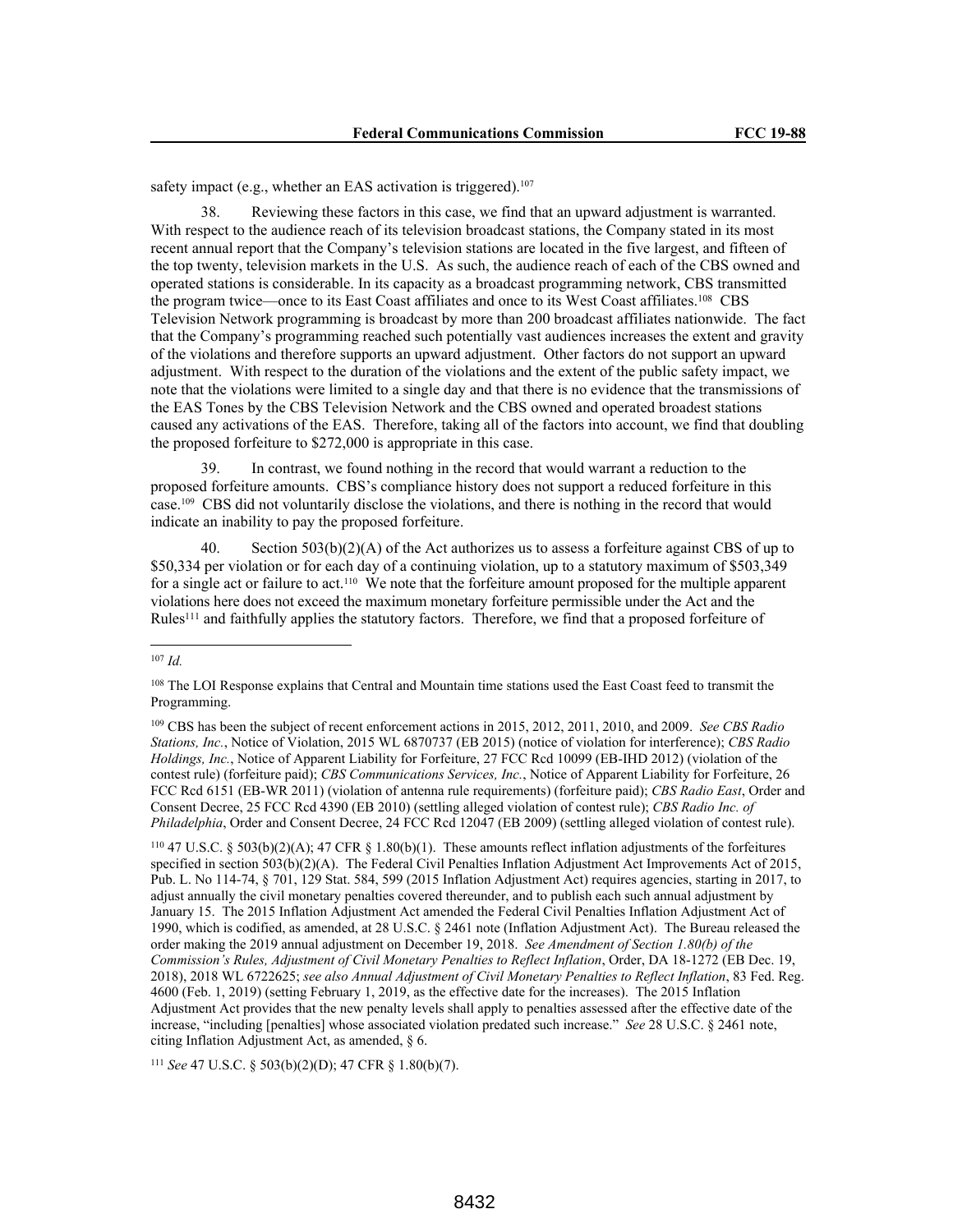\$272,000 is appropriate against CBS.<sup>112</sup>

# **V. ORDERING CLAUSES**

41. Accordingly, **IT IS ORDERED**, pursuant to section 503(b) of the Act<sup>113</sup> and section 1.80 of the Rules,114 that CBS Broadcasting, Inc. (in its own right and as parent of CBS Television Stations, Inc., CBS Stations Group of Texas LLC and CBS LITC, LLC) is hereby **NOTIFIED** of its **APPARENT LIABILITY FOR FORFEITURE** in the amount of \$272,000 for apparently willfully and repeatedly violating section 11.45.<sup>115</sup>

42. **IT IS FURTHER ORDERED**, pursuant to section 1.80 of the Rules,<sup>116</sup> that within 30 calendar days of the release date of this Notice of Apparent Liability for Forfeiture, CBS, **SHALL PAY** the full amount of the proposed forfeiture or **SHALL FILE** a written statement seeking reduction or cancellation of the proposed forfeiture consistent with paragraphs 45 and 46 below.

43. Payment of the forfeiture must be made by credit card, ACH (Automated Clearing House) debit from a bank account using the Commission's Fee Filer (the Commission's online payment system),<sup>117</sup> or by wire transfer. The Commission no longer accepts forfeiture payments by check or money order. Below are instructions that payors should follow based on the form of payment selected:<sup>118</sup>

- Payment by wire transfer must be made to ABA Number 021030004, receiving bank TREAS/NYC, and Account Number 27000001. A completed Form 159 must be faxed to the Federal Communications Commission at 202-418-2843 or e-mailed to RROGWireFaxes@fcc.gov on the same business day the wire transfer is initiated. Failure to provide all required information in Form 159 may result in payment not being recognized as having been received. When completing FCC Form 159, enter the Account Number in block number 23A (call sign/other ID), enter the letters "FORF" in block number 24A (payment type code), and enter in block number 11 the FRN(s) captioned above (Payor FRN).119 For additional detail and wire transfer instructions, go to https://www.fcc.gov/licensingdatabases/fees/wire-transfer.
- **•** Payment by credit card must be made by using the Commission's Fee Filer website at https://apps.fcc.gov/FeeFiler/login.cfm. To pay by credit card, log-in using the FRN captioned above. If payment must be split across FRNs, complete this process for each FRN. Next, select "Pay bills" on the Fee Filer Menu, and select the bill number associated with the NAL Account – the bill number is the NAL Account number with the first two digits excluded – and then choose the "Pay by Credit Card" option. Please note that there is a \$24,999.99-dollar limitation on credit card transactions.

<sup>112</sup> *See SBC Communications Inc. v. FCC*, 373 F.3d 140, 152 (D.C. Cir. 2004) (noting that "substantial and widespread" behavior with a national scope may warrant an increased forfeiture, and that it is "reasonable to expect that a larger fine might be necessary to deter a large company").

<sup>113</sup> 47 U.S.C. § 503(b).

<sup>114</sup> 47 CFR § 1.80.

<sup>115</sup> *Id.* § 11.45.

<sup>116</sup> 47 CFR § 1.80.

<sup>117</sup> Payments made using the Commission's Fee Filer system do not require the submission of an FCC Form 159.

<sup>&</sup>lt;sup>118</sup> For questions regarding payment procedures, please contact the Financial Operations Group Help Desk by phone at 1-877-480-3201 (option #6), or by e-mail at  $\triangle$ RINQUIRIES@fcc.gov.

<sup>119</sup> Instructions for completing the form may be obtained at http://www.fcc.gov/Forms/Form159/159.pdf.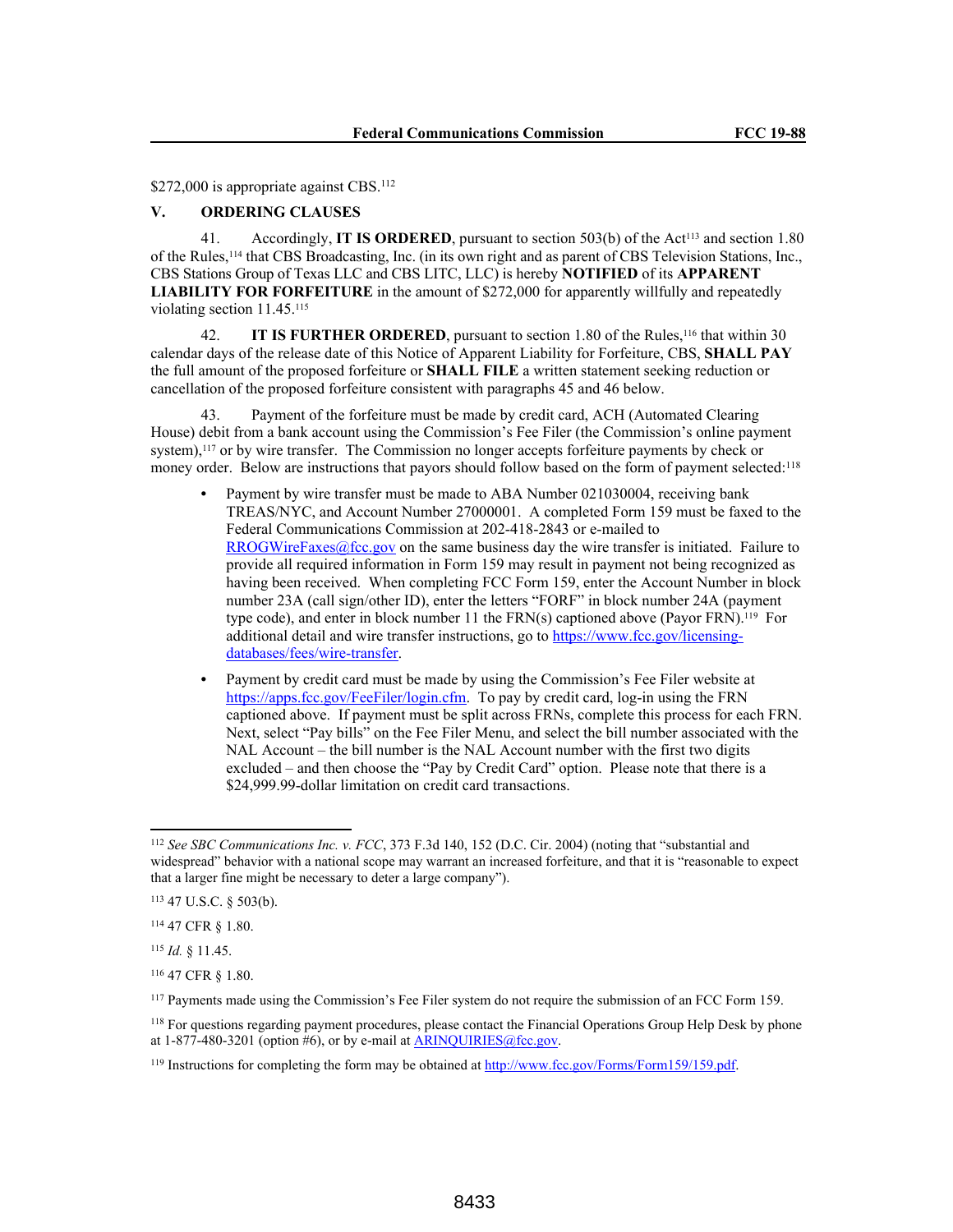**•** Payment by ACH must be made by using the Commission's Fee Filer website at https://apps.fcc.gov/FeeFiler/login.cfm. To pay by ACH, log in using the FRN captioned above. If payment must be split across FRNs, complete this process for each FRN. Next, select "Pay bills" on the Fee Filer Menu and then select the bill number associated to the NAL Account – the bill number is the NAL Account number with the first two digits excluded – and choose the "Pay from Bank Account" option. Please contact the appropriate financial institution to confirm the correct Routing Number and the correct account number from which payment will be made and verify with that financial institution that the designated account has authorization to accept ACH transactions.

44. Any request for full payment over time under an installment plan should be sent to: Chief Financial Officer—Financial Operations, Federal Communications Commission, 445 12th Street, SW, Room 1-A625, Washington, DC 20554.120 Questions regarding payment procedures should be directed to the Financial Operations Group Help Desk, by phone at (877) 480-3201, or by e-mail at ARINQUIRIES@fcc.gov.

45. The written statement seeking reduction or cancellation of the proposed forfeiture, if any, must include a detailed factual statement supported by appropriate documentation and affidavits pursuant to sections 1.16 and 1.80(f)(3) of the Rules.<sup>121</sup> The written statement must be mailed to the Office of the Secretary, Federal Communications Commission, 445 12th Street, SW, Washington, DC 20554, ATTN: Enforcement Bureau – Investigations & Hearings Division, and must include the NAL/Account Number referenced in the caption. The statement must also be e-mailed to Jeffrey Gee at  $Jeffrey.Ge@fcc.gov$ ,</u> Christopher Sova at Christopher.Sova@fcc.gov, Kenneth Scheibel at Kenneth.Scheibel@fcc.gov, and Jennifer A. Lewis at Jennifer.Lewis@fcc.gov.

46. The Commission will not consider reducing or canceling a forfeiture in response to a claim of inability to pay unless the respondent submits: (1) federal tax returns for the most recent threeyear period; (2) financial statements prepared according to generally accepted accounting practices; or (3) some other reliable and objective documentation that accurately reflects the petitioner's current financial status. Any claim of inability to pay must specifically identify the basis for the claim by reference to the financial documentation.

47. **IT IS FURTHER ORDERED** that a copy of this Notice of Apparent Liability for Forfeiture shall be sent by first class mail and certified mail, return receipt requested, to Ms. Anne Lucey, Esq., Senior Vice President and Regulatory Policy, CBS Broadcasting Inc., 1725 DeSales Street, NW, Suite 501, Washington, DC 20036, with a copy to Kathleen A. Kirby, Esq., Eve Klindera Reed, Esq., Ari S. Meltzer, Esq., and Kathleen Scott, Esq., Counsel for CBS, Wiley Rein LLP, 1776 K Street, NW, Washington, DC 20006.

### FEDERAL COMMUNICATIONS COMMISSION

Marlene H. Dortch Secretary

<sup>120</sup> *See* 47 CFR § 1.1914.

<sup>121</sup> *Id.* §§ 1.16, 1.80(f)(3).